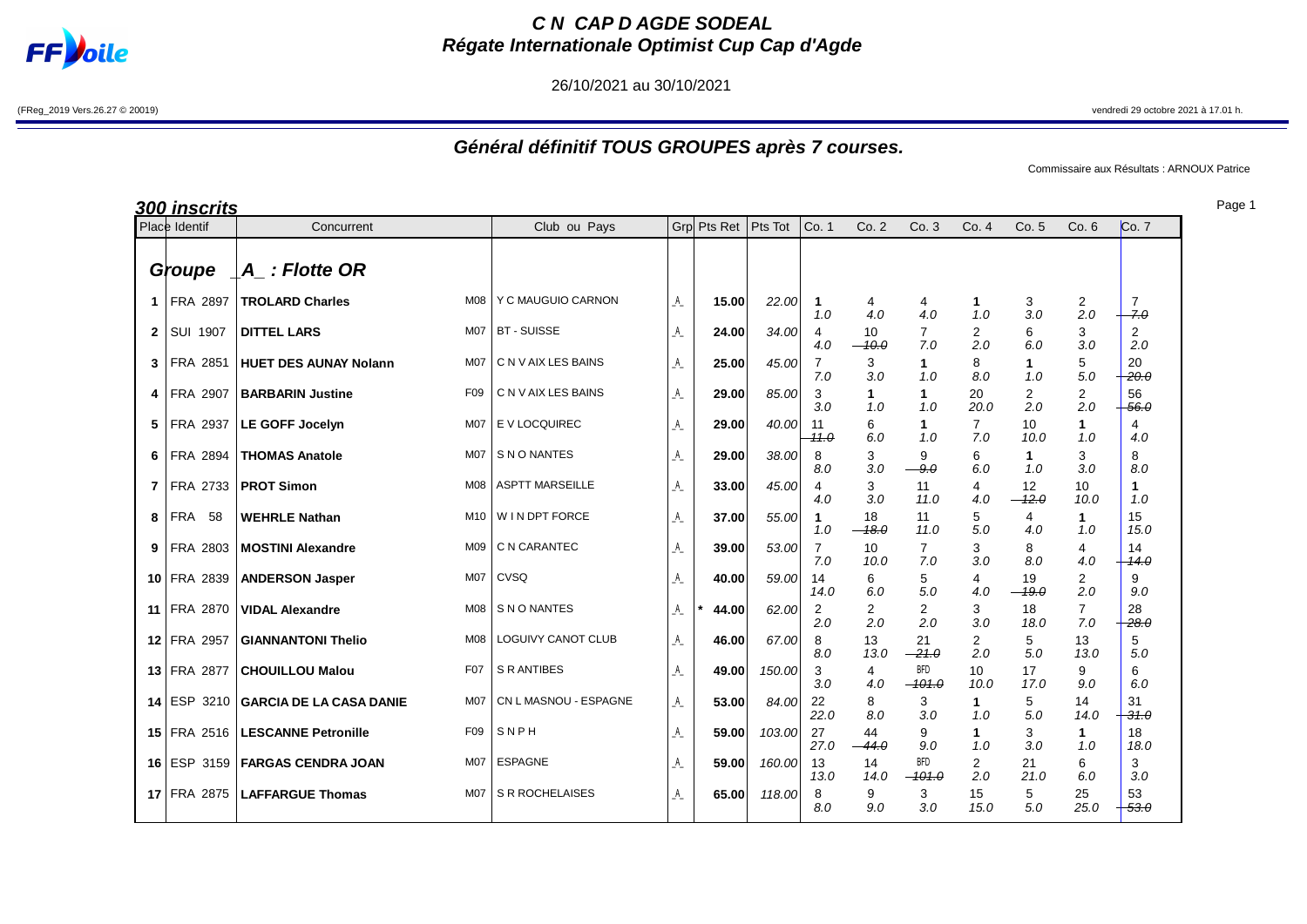|    | Place Identif    | Concurrent                     |                  | Club ou Pays                   | Grp                       | Pts Ret | Pts Tot | Co. 1                   | Co. 2                     | Co.3                         | Co. 4                 | Co. 5                 | Co. 6                 | Co. 7                    |
|----|------------------|--------------------------------|------------------|--------------------------------|---------------------------|---------|---------|-------------------------|---------------------------|------------------------------|-----------------------|-----------------------|-----------------------|--------------------------|
|    | 18 FRA 2832      | <b>DELTEL Capucine</b>         | F <sub>09</sub>  | <b>Y C CANNES</b>              | A                         | 70.00   | 124.00  | 10<br>10.0              | $\overline{c}$<br>2.0     | 31<br>31.0                   | 13<br>13.0            | $\mathbf{1}$<br>1.0   | 13<br>13.0            | 54<br>54.0               |
|    | 19 FRA 2811      | <b>JANNIN Sarah</b>            | F07              | LOGUIVY CANOT CLUB             | A                         | 70.00   | 107.00  | 6<br>6.0                | 5<br>5.0                  | 16<br>16.0                   | 16<br>16.0            | 13<br>13.0            | 14<br>14.0            | 37<br><del>37.0</del>    |
| 20 | FRA 2922         | <b>BELLES Valentin</b>         | M10              | C N RENNES                     | A                         | 71.00   | 153.00  | 16<br>16.0              | $\mathbf 1$<br>1.0        | $\overline{2}$<br>2.0        | 22<br>22.0            | 3<br>3.0              | 27<br>27.0            | 82<br>$-82.0$            |
|    | 21 ESP 3000      | <b>DOMINGO JOAN</b>            | M09              | <b>ESPAGNE</b>                 | A                         | 71.00   | 172.00  | <b>BFD</b>              | 17                        | 18                           | $\overline{7}$        | 10                    | 6                     | 13                       |
|    | 22 FRA 2722      | <b>JALLABERT Louis</b>         | M09              | C FOS VOILE                    | A                         | 72.00   | 156.00  | <del>101.0</del><br>2   | 17.0<br>$\overline{7}$    | 18.0<br>29                   | 7.0<br>11             | 10.0<br>12            | 6.0<br>11             | 13.0<br>84               |
|    | 23 ESP 2014      | <b>RAHOLA JANA</b>             | F08              | CN L MASNOU - ESPAGNE          | A                         | 72.00   | 108.00  | 2.0<br>17<br>17.0       | 7.0<br>11<br>11.0         | 29.0<br>4<br>4.0             | 11.0<br>5<br>5.0      | 12.0<br>11<br>11.0    | 11.0<br>24<br>24.0    | $+84.0$<br>36<br>$+36.0$ |
|    | 24 FRA 2849      | <b>BERIER JOYET Swan</b>       | M07              | LA PELLE-MARSEILLE             | A                         | 72.00   | 102.00  | $\overline{7}$<br>7.0   | 8<br>8.0                  | 30<br>$\rightarrowtail 30.0$ | 18<br>18.0            | 6<br>6.0              | 22<br>22.0            | 11<br>11.0               |
|    | 25 FRA 270       | <b>MAZUAY MORGANE</b>          | F <sub>0</sub> 7 | CN VERSOIX - SUISSE            | A                         | 73.00   | 95.00   | 6<br>6.0                | 22<br>$-22.0$             | 14<br>14.0                   | 18<br>18.0            | 21<br>21.0            | 4<br>4.0              | 10<br>10.0               |
|    | 26 FRA 2974      | <b>JOUAN Tsippora</b>          | F08              | CNBPP                          | A                         | 74.00   | 167.00  | 5<br>5.0                | 6<br>6.0                  | 23<br>23.0                   | 3<br>3.0              | 10<br>10.0            | 27<br>27.0            | 93<br>93.0               |
|    |                  | 27 USA 23162 RUSHING JACKSON   | M08              | <b>ETATS UNIS D'AM</b>         | A                         | 77.00   | 179.00  | 9<br>9.0                | 21<br>21.0                | 19<br>19.0                   | 20<br>20.0            | $\overline{2}$<br>2.0 | 6<br>6.0              | <b>BFD</b><br>102.0      |
|    | 28 FRA 2945      | <b>POSTEL Bertille</b>         | F <sub>0</sub> 8 | SNPH                           | A                         | 78.00   | 112.00  | 5<br>5.0                | 4<br>4.0                  | 18<br>18.0                   | 10<br>10.0            | 29<br>29.0            | 34<br>$-34.0$         | 12<br>12.0               |
|    | 29 FRA 2718      | <b>RUFENACHT Eliot</b>         | M08              | <b>LES PLATES</b>              | $A_{\_}$                  | 79.00   | 181.00  | 10<br>10.0              | 17<br>17.0                | 14<br>14.0                   | 13<br>13.0            | 9<br>9.0              | 16<br>16.0            | <b>DNC</b><br>$+402.0$   |
|    | 30 FRA 2731      | <b>COZIC Arthur</b>            | M08              | <b>U.S CRETEIL VOILE</b>       | $A_{\_}$                  | 87.00   | 131.00  | 14<br>14.0              | 12<br>12.0                | 8<br>8.0                     | 9<br>9.0              | 9<br>9.0              | 35<br>35.0            | 44<br>44.0               |
|    | 31 FRA 2878      | <b>BEUVRY Oscar</b>            | M09              | S R ANTIBES                    | A                         | 88.00   | 132.00  | $\overline{2}$<br>2.0   | 5<br>5.0                  | 27<br>27.0                   | 44<br>-44.0           | $\overline{7}$<br>7.0 | 24<br>24.0            | 23<br>23.0               |
|    | 32 FRA 2690      | <b>JARRY Gabriel (FRAGJ29)</b> | M07              | CVSQ                           | A                         | 95.00   | 131.00  | 20<br>20.0              | 36<br>$-36.0$             | 13<br>13.0                   | 14<br>14.0            | 6<br>6.0              | $\overline{7}$<br>7.0 | 35<br>35.0               |
|    | 33   SUI 1662    | <b>BESCH JULIEN</b>            | M08              | <b>SUISSE</b>                  | _A_                       | 105.00  | 173.00  | 41<br>41.0              | $\mathbf{1}$<br>1.0       | 32<br>32.0                   | 5<br>5.0              | 11<br>11.0            | 5<br>5.0              | 78<br>78.0               |
|    | 34 FRA 2430      | <b>RUTILY Leo paul</b>         | M07              | LA PELLE-MARSEILLE             | A                         | 105.00  | 168.00  | 21<br>21.0              | 13<br>13.0                | 17<br>17.0                   | $\overline{7}$<br>7.0 | 35<br>35.0            | 12<br>12.0            | 63<br>$+63.0$            |
|    | 35 FRA 2976      | <b>FLANDORFFER Frederic</b>    | M09              | <b>Y C CANNES</b>              | A                         | 105.00  | 134.00  | 12 <sup>°</sup><br>12.0 | 27<br>27.0                | 13<br>13.0                   | 29<br>$-29.0$         | $\overline{7}$<br>7.0 | 21<br>21.0            | 25<br>25.0               |
|    | 36 FRA 2846      | <b>CHINOT Oceane</b>           | F08              | <b>ASPTT LA ROCHELLE</b>       | A                         | 106.00  | 207.00  | 4<br>4.0                | <b>UFD</b><br>$-101.0$    | 34<br>34.0                   | 23<br>23.0            | 18<br>18.0            | 11<br>11.0            | 16<br>16.0               |
|    | 37 FRA 2636      | <b>DOLLE Joseph</b>            | M09              | CVSQ                           | A                         | 107.00  | 153.00  | 9<br>9.0                | 20<br>20.0                | 2<br>2.0                     | 22<br>22.0            | 34<br>34.0            | 20<br>20.0            | 46<br>46.0               |
|    | 38 ESP 3042      | <b>GARCIA MIGUEL</b>           | M08              | <b>ESPAGNE</b>                 | A                         | 107.00  | 145.00  | 29<br>29.0              | 38<br>$-38.0$             | 27<br>27.0                   | 8<br>8.0              | 13<br>13.0            | 8<br>8.0              | 22<br>22.0               |
| 39 | <b>USA 22711</b> | <b>OGRADY THOMAS</b>           | M07              | ETATS UNIS D'AM                | A                         | 109.00  | 135.00  | 23<br>23.0              | 21<br>21.0                | 19<br>19.0                   | 13<br>13.0            | 26<br>$-26.0$         | 16<br>16.0            | 17<br>17.0               |
| 40 | FRA 2864         | <b>LOPEZ DE SILANES Mateo</b>  | M07              | S R ANTIBES                    | $\mathsf{A}_{\mathsf{L}}$ | 110.00  | 193.00  | 11<br>11.0              | $12 \overline{ }$<br>12.0 | 17<br>17.0                   | 12<br>12.0            | 50<br>50.0            | 8<br>8.0              | 83<br>$-83.0$            |
| 41 | <b>SUI 1902</b>  | <b>SURDEZ ROMAIN</b>           | <b>M07</b>       | BT BORDAIS DE TRIBORD - SUISSA |                           | 113.00  | 138.00  | 20<br>20.0              | 22<br>22.0                | 25<br>$-25.0$                | 6<br>6.0              | 20<br>20.0            | 21<br>21.0            | 24<br>24.0               |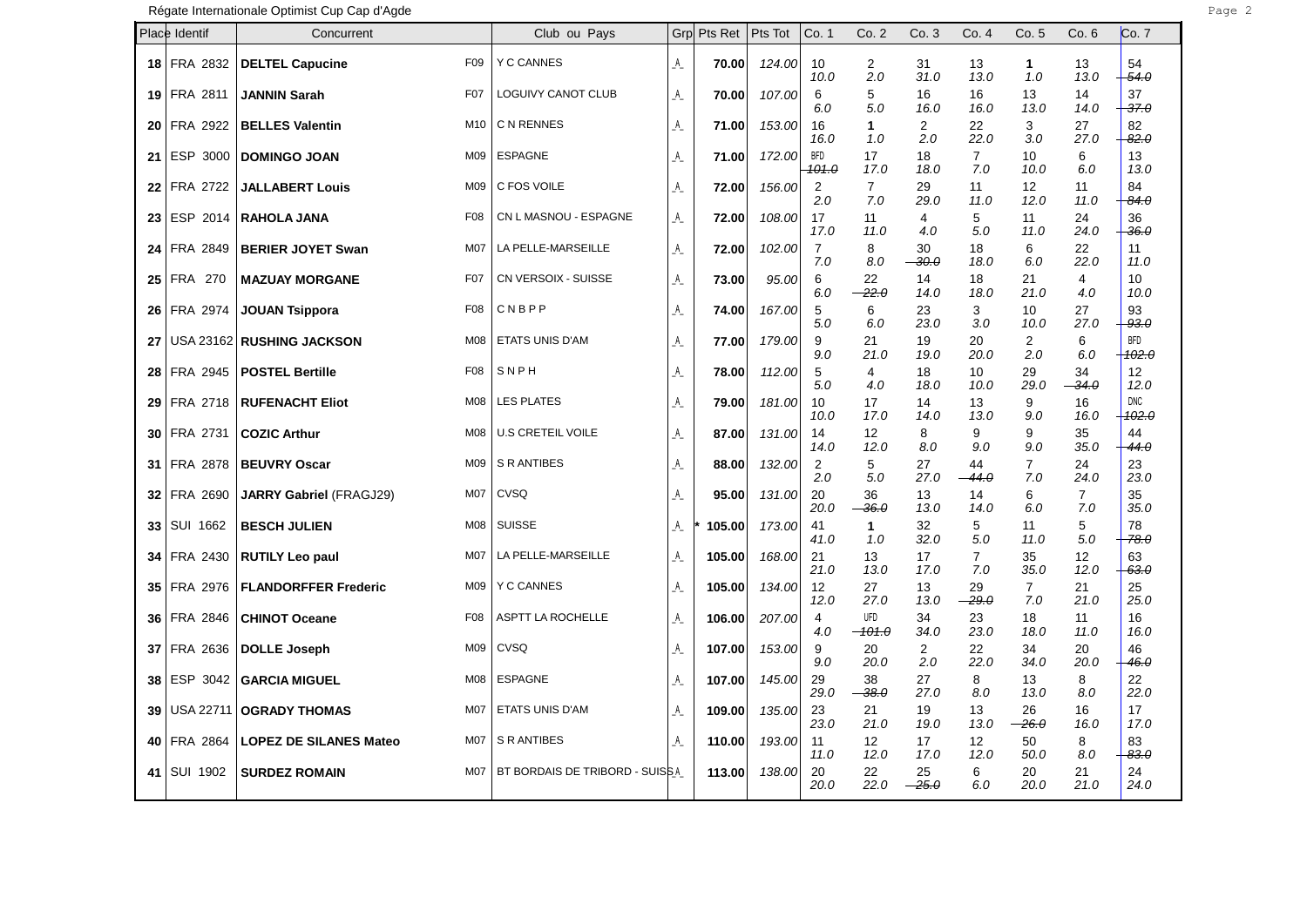|      | Place Identif   | Concurrent                    |                 | Club ou Pays                   | Grp            | Pts Ret | Pts Tot | Co. 1               | Co. 2                 | Co.3                   | Co. 4         | Co.5                   | Co. 6         | Co. 7                 |
|------|-----------------|-------------------------------|-----------------|--------------------------------|----------------|---------|---------|---------------------|-----------------------|------------------------|---------------|------------------------|---------------|-----------------------|
| 42   | FRA 2931        | <b>LACOMBE William</b>        | M08             | Y C MAUGUIO CARNON             | A              | 115.00  | 190.00  | 16<br>16.0          | 17<br>17.0            | 26<br>26.0             | 11<br>11.0    | 35<br>35.0             | 10<br>10.0    | 75<br>75.0            |
|      | 43   AUT 187    | <b>PULTE KENO</b>             | <b>M07</b>      | <b>CYC - AUTRICHE</b>          | A              | 119.00  | 157.00  | 21<br>21.0          | 24<br>24.0            | 29<br>29.0             | 8<br>8.0      | 32<br>32.0             | 5<br>5.0      | 38<br>$-38.0$         |
| 44   | FRA 2654        | <b>FAUGOUT Robin</b>          | M10             | SNPH                           | A              | 119.00  | 166.00  | 47<br>47.0          | 23<br>23.0            | 32<br>32.0             | 6<br>6.0      | 16<br>16.0             | 15<br>15.0    | 27<br>27.0            |
| 45   |                 | USA 14898 SIMPSON ROSIE       | F07             | ETATS UNIS D'AM                | A              | 120.00  | 171.00  | 18<br>18.0          | 33<br>33.0            | 28<br>28.0             | 14<br>14.0    | 19<br>19.0             | 8<br>8.0      | 51<br>51.0            |
| 46   | <b>SUI 1747</b> | <b>KELLER LARS</b>            | <b>M08</b>      | <b>SUISSE</b>                  | $\mathsf{A}\,$ | 121.00  | 222.00  | 29<br>29.0          | 11<br>11.0            | <b>BFD</b><br>$-101.0$ | 31<br>31.0    | 14<br>14.0             | 15<br>15.0    | 21<br>21.0            |
| 47   | SUI 1856        | <b>BERTSCHY THIBAULT</b>      | M <sub>07</sub> | CN VERSOIX - SUISSE            | A              | 122.00  | 211.00  | 5<br>5.0            | 45<br>45.0            | 12<br>12.0             | 28<br>28.0    | 9<br>9.0               | 23<br>23.0    | 89<br><del>89.0</del> |
| 48   | <b>SUI 1948</b> | <b>BENCZUR MARK</b>           | <b>M08</b>      | <b>SUISSE</b>                  | A              | 122.00  | 180.00  | 9<br>9.0            | 8<br>8.0              | 6<br>6.0               | 29<br>29.0    | 17<br>17.0             | 53<br>53.0    | 58<br>$-58.0$         |
|      | 49 FRA 2967     | <b>NEAU Gautier</b>           | M10             | C N Charline PICON             | A              | 123.00  | 182.00  | 59<br>59.0          | 24<br>24.0            | 20<br>20.0             | 9<br>9.0      | 4<br>4.0               | 18<br>18.0    | 48<br>48.0            |
| 50   | SUI 1840        | <b>FILLIGER TEO</b>           | M10             | CVN - SUISSE                   | A              | 123.00  | 225.00  | 29<br>29.0          | 26<br>26.0            | 6<br>6.0               | 22<br>22.0    | 17<br>17.0             | 23<br>23.0    | <b>DNF</b><br>102.0   |
| 51   | FRA 2944        | <b>BRAND GAZEAU Tugdual</b>   | M10             | S R HAVRE                      | A              | 125.00  | 161.00  | 3<br>3.0            | 25<br>25.0            | 10<br>10.0             | 28<br>28.0    | 25<br>25.0             | 36<br>$-36.0$ | 34<br>34.0            |
| 52   | USA 18311       | <b>CHRISTOPHER LIAM</b>       | M07             | ETATS UNIS D'AM                | A              | 126.00  | 168.00  | 13<br>13.0          | 21<br>21.0            | 36<br>36.0             | 4<br>4.0      | 22<br>22.0             | 30<br>30.0    | 42<br>42.0            |
| 53   | SUI 1929        | <b>SIRET CHARLOTTE</b>        | F07             | CLUB NAUTIQUE MORGIEN - SUIS A |                | 127.00  | 228.00  | 40<br>40.0          | 10<br>10.0            | 3<br>3.0               | 14<br>14.0    | <b>UFD</b><br>$-101.0$ | 34<br>34.0    | 26<br>26.0            |
| 54   | FRA 2828        | <b>HENRY Martin</b>           | M07             | C N PORNIC                     | A              | 127.00  | 179.00  | 6<br>6.0            | 11<br>11.0            | 13<br>13.0             | 52<br>52.0    | 24<br>24.0             | 21<br>21.0    | 52<br>52.0            |
| 55   | FRA 2550        | <b>PRENVEILLE Simon</b>       | M07             | C N RENNES                     | A              | 129.00  | 186.00  | 25<br>25.0          | 9<br>9.0              | 5<br>5.0               | 17<br>17.0    | $\overline{2}$<br>2.0  | 61<br>61.0    | 67<br>67.0            |
| 56   | SUI 1863        | <b>SCHNITZER TRISTAN</b>      | <b>M07</b>      | <b>CVVT - SUISSE</b>           | A              | 129.00  | 191.00  | 18<br>18.0          | 40<br>40.0            | 33<br>33.0             | 26<br>26.0    | 8<br>8.0               | 4<br>4.0      | 62<br>62.0            |
| 57   |                 | MON 1417 ASSCHER MATTEO       | <b>M07</b>      | <b>MONACO</b>                  | A              | 133.00  | 190.00  | 57<br>57.0          | 13<br>13.0            | 20<br>20.0             | 11<br>11.0    | 40<br>40.0             | 30<br>30.0    | 19<br>19.0            |
| 58   | <b>FRA 2867</b> | <b>DELERCE Timeo</b>          | M09             | S R ANTIBES                    | A              | 136.00  | 212.00  | 23<br>23.0          | $\overline{7}$<br>7.0 | 5<br>5.0               | 54<br>54.0    | 27<br>27.0             | 20<br>20.0    | 76<br>-76.0           |
| 59   | FRA 2952        | <b>DEVANNEAUX Baptiste</b>    | M08             | C N PORNIC                     | A              | 137.00  | 185.00  | 25<br>25.0          | 31<br>31.0            | 10<br>10.0             | 21<br>21.0    | 48<br>$-48.0$          | 3<br>3.0      | 47<br>47.0            |
|      | $60$ ESP 3055   | <b>AUTONELL TONI</b>          | M08             | CNL MASNOU - ESPAGNE           | A              | 140.00  | 186.00  | 46<br>46.0          | 22<br>22.0            | 4<br>4.0               | 38<br>38.0    | 20<br>20.0             | 26<br>26.0    | 30<br>30.0            |
| 61   | FRA 2201        | <b>CHAPPAZ GOUIFFES Maela</b> | <b>M07</b>      | C N V AIX LES BAINS            | A              | 140.00  | 241.00  | <b>BFD</b><br>101.0 | 5<br>5.0              | 9<br>9.0               | 16<br>16.0    | 37<br>37.0             | 32<br>32.0    | 41<br>41.0            |
| 62   | FRA 2934        | <b>LE GOFF Etienne</b>        | M07             | C N ROSCOFF                    | A              | 142.00  | 183.00  | 30<br>30.0          | 14<br>14.0            | 8<br>8.0               | 41<br>$-41.0$ | 23<br>23.0             | 28<br>28.0    | 39<br>39.0            |
| 63   | FRA 2909        | <b>SAUGE-MERLE Agathe</b>     | F <sub>09</sub> | CVSQ                           | A              | 155.00  | 226.00  | 19<br>19.0          | 29<br>29.0            | 21<br>21.0             | 35<br>35.0    | 8<br>8.0               | 43<br>43.0    | 71<br>71.0            |
| 64 I | FRA 2954        | <b>MADEC Hugo</b>             | M09             | C N CARANTEC                   | A              | 155.00  | 223.00  | 18<br>18.0          | 19<br>19.0            | 26<br>26.0             | 39<br>39.0    | 29<br>29.0             | 24<br>24.0    | 68<br>$-68.0$         |
|      | 65 FRA 2784     | <b>KRAUSS Mathias</b>         | M10             | LA PELLE-MARSEILLE             | A              | 156.00  | 226.00  | 11<br>11.0          | 25<br>25.0            | 16<br>16.0             | 33<br>33.0    | 16<br>16.0             | 70<br>$-70.0$ | 55<br>55.0            |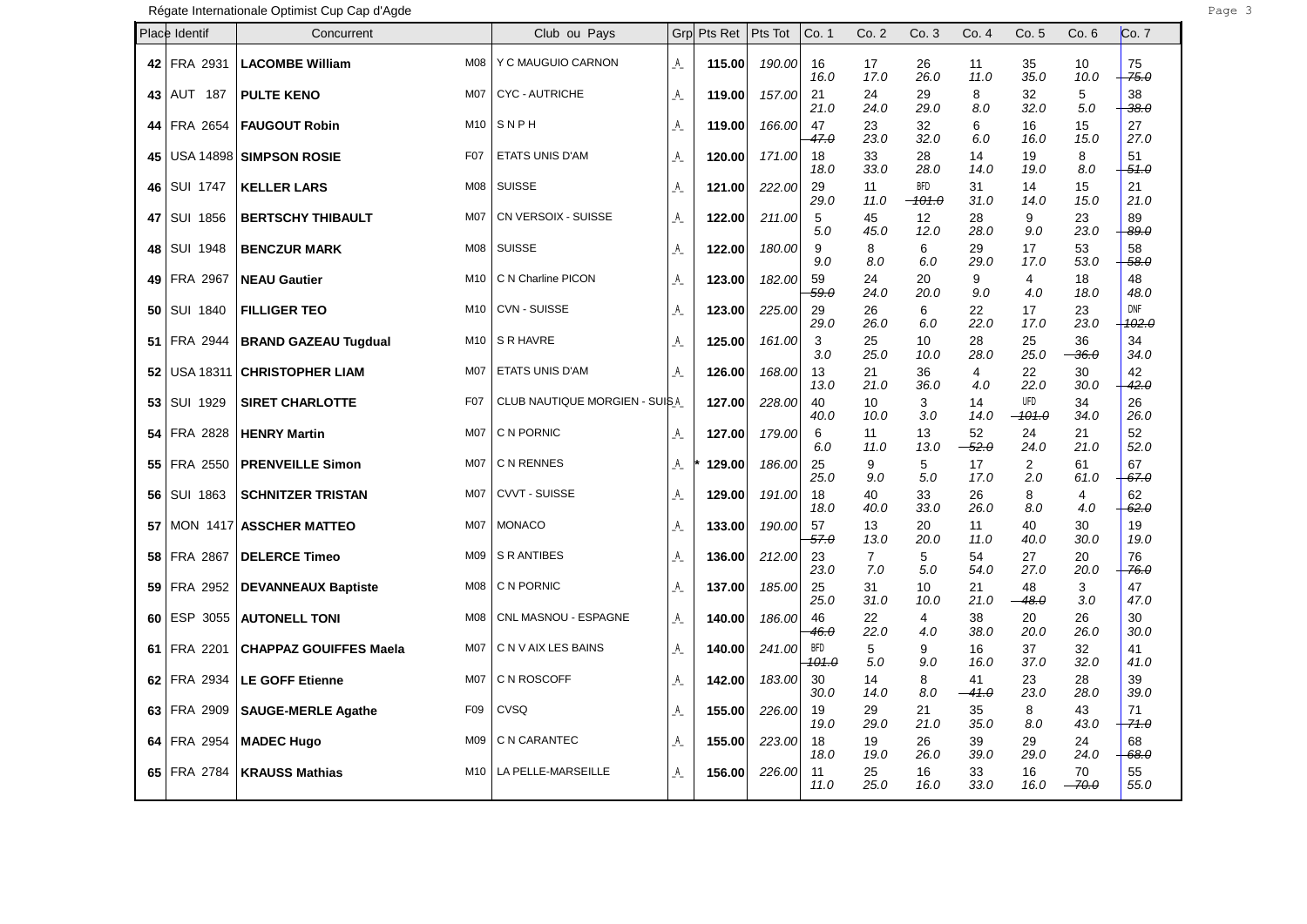|    | Place Identif      | Concurrent                                       | Club ou Pays                    | Grp | Pts Ret | Pts Tot | Co. 1                          | Co. 2                     | Co.3                 | Co. 4      | Co.5          | Co.6       | Co. 7                          |
|----|--------------------|--------------------------------------------------|---------------------------------|-----|---------|---------|--------------------------------|---------------------------|----------------------|------------|---------------|------------|--------------------------------|
| 66 | <b>FRA 64</b>      | <b>LAFOSSE-MARIN Henri</b><br>M09                | W IN DPT FORCE                  | A   | 159.00  | 225.00  | 10<br>10.0                     | 9<br>9.0                  | 15<br>15.0           | 38<br>38.0 | 51<br>51.0    | 36<br>36.0 | 66<br>66.0                     |
| 67 | FRA 2656           | F <sub>09</sub><br><b>AMIRAULT Jeanne</b>        | SNPH                            | A   | 160.00  | 261.00  | BFD<br><del>101.0</del>        | 18<br>18.0                | 6<br>6.0             | 19<br>19.0 | 28<br>28.0    | 9<br>9.0   | 80<br>80.0                     |
| 68 |                    | USA 22470 DAMIANO LUCA<br>M08                    | <b>ETATS UNIS D'AM</b>          | A   | 161.00  | 211.00  | 21<br>21.0                     | 25<br>25.0                | 23<br>23.0           | 32<br>32.0 | 23<br>23.0    | 37<br>37.0 | 50<br>50.0                     |
|    | 69 FRA 2580        | <b>CHARPIN Chloe</b><br>F08                      | C N CARANTEC                    | A   | 163.00  | 227.00  | 64<br>64.0                     | 30<br>30.0                | 33<br>33.0           | 12<br>12.0 | 26<br>26.0    | 19<br>19.0 | 43<br>43.0                     |
| 70 | FRA 2969           | <b>ROSSIGNOL Marin</b><br>M09                    | C N RENNES                      | A   | 166.00  | 267.00  | 1<br>1.0                       | 2<br>2.0                  | <b>BFD</b><br>-101.0 | 16<br>16.0 | 42<br>42.0    | 15<br>15.0 | 90<br>90.0                     |
| 71 | ESP 2615           | F <sub>09</sub><br><b>RENTERIA ANNA</b>          | CN L MASNOU - ESPAGNE           | _A_ | 167.00  | 228.00  | 47<br>47.0                     | 16<br>16.0                | 38<br>38.0           | 24<br>24.0 | 30<br>30.0    | 12<br>12.0 | 61<br>$+61.0$                  |
|    | <b>72 FRA 2893</b> | M09<br><b>TRUONG Thibaud</b>                     | C N V AIX LES BAINS             | A   | 168.00  | 269.00  | <b>BFD</b><br><del>101.0</del> | 20<br>20.0                | 10<br>10.0           | 21<br>21.0 | 39<br>39.0    | 14<br>14.0 | 64<br>64.0                     |
|    | <b>73 FRA 2432</b> | <b>BOURRUST Quentin</b><br>M09                   | YC La Grande Motte              | A   | 169.00  | 261.00  | 13<br>13.0                     | 15<br>15.0                | 26<br>26.0           | 31<br>31.0 | 27<br>27.0    | 57<br>57.0 | 92<br>92.0                     |
|    | 74 FRA 2965        | <b>CHTOUNDER Raphael</b><br>M09                  | S N BANDOL                      | A   | 176.00  | 277.00  | <b>BFD</b><br><del>101.0</del> | 14<br>14.0                | 12<br>12.0           | 39<br>39.0 | 54<br>54.0    | 25<br>25.0 | 32<br>32.0                     |
|    | 75 FRA 2963        | M <sub>10</sub><br><b>JOUET Morgan</b>           | <b>BREST BRETAGNE NAUTI</b>     | A   | 176.00  | 233.00  | 12<br>12.0                     | 23<br>23.0                | 43<br>43.0           | 41<br>41.0 | 37<br>37.0    | 20<br>20.0 | 57<br>$-57.0$                  |
| 76 |                    | USA 23061   MONES FELIX<br>M10                   | <b>ETATS UNIS D'AM</b>          | A   | 184.00  | 237.00  | 40<br>40.0                     | 43<br>43.0                | 11<br>11.0           | 31<br>31.0 | 53<br>$-53.0$ | 19<br>19.0 | 40<br>40.0                     |
| 77 | SUI 1805           | <b>M07</b><br><b>BURMEISTER MATTYS</b>           | CLUB NAUTIQUE DE PULLY - SUIS A |     | 184.00  | 256.00  | 39<br>39.0                     | 51<br>51.0                | 24<br>24.0           | 24<br>24.0 | 20<br>20.0    | 26<br>26.0 | 72<br>$-72.0$                  |
| 78 |                    | USA 22906 WEBER PIERCE<br>M08                    | ETATS UNIS D'AM                 | A   | 185.00  | 255.00  | 15<br>15.0                     | 30<br>30.0                | 47<br>47.0           | 25<br>25.0 | 16<br>16.0    | 52<br>52.0 | 70<br>70.0                     |
| 79 | FRA 2648           | F <sub>09</sub><br><b>SCOURZIC - DEME Naomie</b> | YC La Grande Motte              | A   | 185.00  | 262.00  | 17<br>17.0                     | 29<br>29.0                | 57<br>57.0           | 27<br>27.0 | 24<br>24.0    | 31<br>31.0 | 77<br>-77.0                    |
| 80 |                    | F07<br>USA 22118   NIEMANN SOPHIE                | <b>ETATS UNIS D'AM</b>          | A   | 188.00  | 269.00  | 33<br>33.0                     | 32<br>32.0                | 44<br>44.0           | 30<br>30.0 | 15<br>15.0    | 34<br>34.0 | 81<br>-81.0                    |
| 81 | ESP 1191           | M08<br>DE PENARANDA LYTHE PE                     | Espagne                         | A   | 188.00  | 290.00  | 16<br>16.0                     | 28<br>28.0                | 31<br>31.0           | 48<br>48.0 | 37<br>37.0    | 28<br>28.0 | <b>DNC</b><br><del>102.0</del> |
| 82 | FRA 2617           | F07<br><b>HERBETTE Marie aimee</b>               | <b>ASPTT MARSEILLE</b>          | A   | 188.00  | 234.00  | 26<br>26.0                     | 46<br>$-46.0$             | 45<br>45.0           | 26<br>26.0 | 33<br>33.0    | 25<br>25.0 | 33<br>33.0                     |
| 83 |                    | USA 23101   MASTROMARCO CONOR<br>M07             | <b>ETATS UNIS D'AM</b>          | A   | 190.00  | 268.00  | 27<br>27.0                     | 31<br>31.0                | 30<br>30.0           | 60<br>60.0 | 78<br>78.0    | 13<br>13.0 | 29<br>29.0                     |
| 84 | FRA 2523           | F <sub>09</sub><br><b>SAUGE-MERLE Sixtine</b>    | CVSQ                            | A   | 192.00  | 251.00  | 49<br>49.0                     | 54<br>54.0                | 21<br>21.0           | 19<br>19.0 | 31<br>31.0    | 18<br>18.0 | 59<br>59.0                     |
| 85 | FRA 2602           | <b>CASTEL Emile</b><br>M <sub>10</sub>           | S N O NANTES                    | A   | 195.00  | 255.00  | 27<br>27.0                     | $12 \overline{ }$<br>12.0 | 15<br>15.0           | 48<br>48.0 | 52<br>52.0    | 41<br>41.0 | 60<br>-60.0                    |
| 86 | SUI 1795           | <b>M07</b><br><b>ROSTI KAIRI</b>                 | CN VERSOIX - SUISSE             | A   | 197.00  | 299.00  | <b>BFD</b><br>101.0            | 19<br>19.0                | 14<br>14.0           | 10<br>10.0 | 14<br>14.0    | 39<br>39.0 | <b>DNF</b><br>$+102.0$         |
| 87 | FRA 2680           | M08<br><b>BAUSMAYER Nohan</b>                    | CN Manuréva BALARUC             | A   | 201.00  | 286.00  | 30<br>30.0                     | 32<br>32.0                | 51<br>51.0           | 17<br>17.0 | 23<br>23.0    | 48<br>48.0 | 85<br>$-85.0$                  |
| 88 | <b>SUI 1745</b>    | M09<br><b>ORUSALU PARTEL</b>                     | <b>CVVT - SUISSE</b>            | A   | 202.00  | 260.00  | 44<br>44.0                     | 58<br>$-58.0$             | 8<br>8.0             | 25<br>25.0 | 36<br>36.0    | 40<br>40.0 | 49<br>49.0                     |
| 89 | SUI 1858           | <b>KOWALEWSKY THEODOR</b><br>M07                 | <b>SUISSE</b>                   | A   | 202.00  | 275.00  | 52<br>52.0                     | 28<br>28.0                | 35<br>35.0           | 20<br>20.0 | 38<br>38.0    | 29<br>29.0 | 73<br>$-73.0$                  |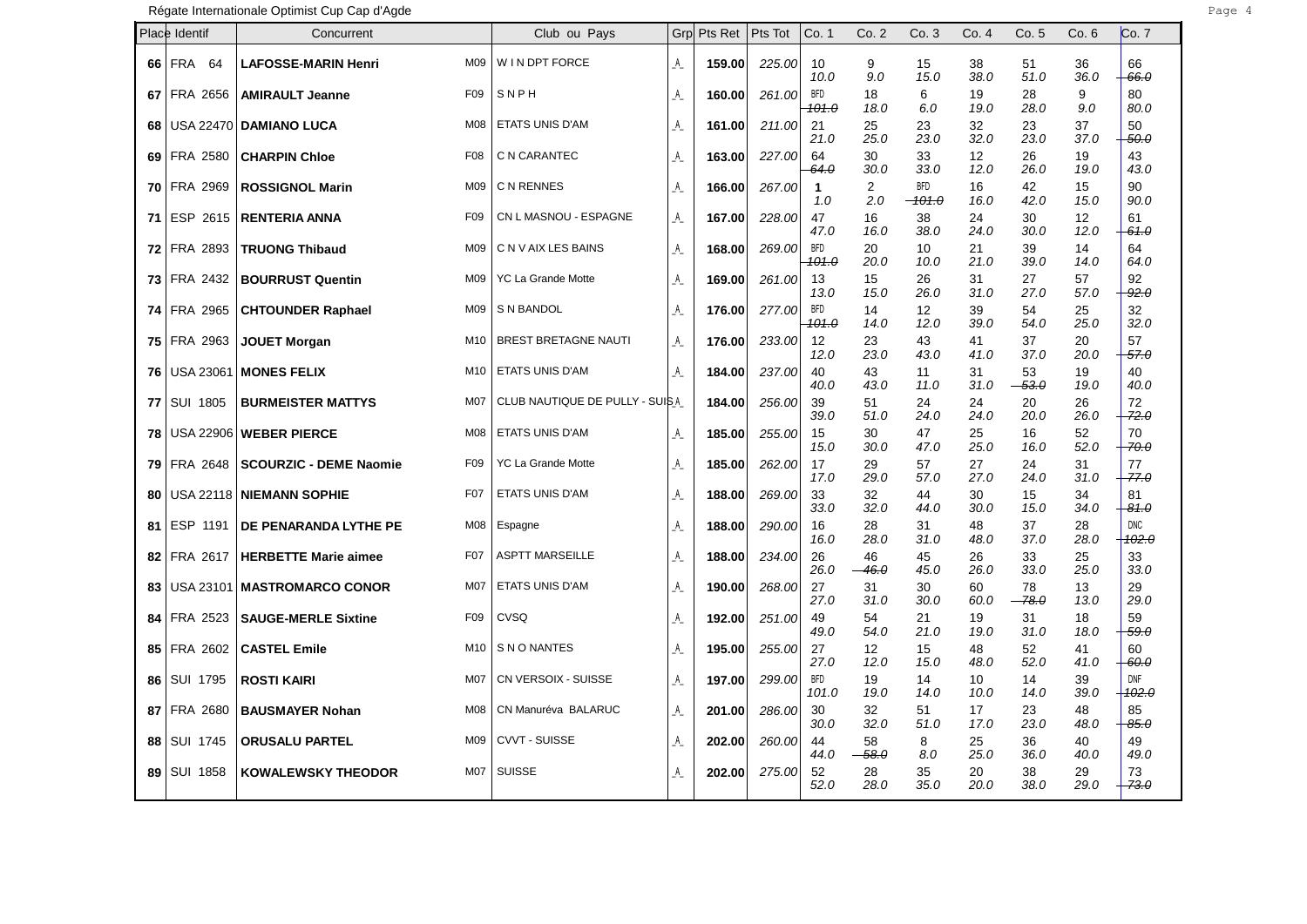Régate Internationale Optimist Cup Cap d'Agde **Page 1964** and the Page 1964 and the Page 1964 and the Page 1964 and Page 1964 and Page 1964 and Page 1965

|      | Place Identif   | Concurrent                                  | Club ou Pays                   | Grpl    | Pts Ret | Pts Tot | Co. 1                          | Co.2                  | Co.3                   | Co. 4                   | Co. 5         | Co. 6               | Co. 7                          |
|------|-----------------|---------------------------------------------|--------------------------------|---------|---------|---------|--------------------------------|-----------------------|------------------------|-------------------------|---------------|---------------------|--------------------------------|
|      | 90 FRA 1971     | <b>UMANI Theo</b><br>M08                    | Y C BEAULIEU                   | A       | 208.00  | 273.00  | 25<br>25.0                     | 33<br>33.0            | 41<br>41.0             | 9<br>9.0                | 55<br>55.0    | 65<br>$-65.0$       | 45<br>45.0                     |
| 91   | SUI 1713        | <b>MUSTER LEWIN</b><br>M07                  | YCB - SUISSE                   | A       | 210.00  | 312.00  | <b>BFD</b><br>101.0            | 27<br>27.0            | 17<br>17.0             | 37<br>37.0              | 12<br>12.0    | 16<br>16.0          | <b>DNC</b><br><del>102.0</del> |
| 92   | FRA 1608        | <b>LEFEBVRE Corentin</b><br>M09             | C FOS VOILE                    | A       | 213.00  | 307.00  | 17<br>17.0                     | 53<br>53.0            | 22<br>22.0             | 42<br>42.0              | 32<br>32.0    | 47<br>47.0          | 94<br>94.0                     |
| 93 I | FRA 2906        | <b>EMOND Robinson</b><br>M09                | <b>LES PLATES</b>              | A       | 215.00  | 316.00  | DSQ<br><del>101.0</del>        | 35<br>35.0            | 30<br>30.0             | 34<br>34.0              | 15<br>15.0    | 22<br>22.0          | 79<br>79.0                     |
| 94   | <b>SUI 1570</b> | <b>LIATARD LEWIN</b><br>M09                 | CLUB NAUTIQUE PULLY - SUISSE A |         | 216.00  | 303.00  | 58<br>58.0                     | 40<br>40.0            | 12<br>12.0             | 58<br>58.0              | 19<br>19.0    | 29<br>29.0          | 87<br>-87.0                    |
| 95   | FRA 2868        | <b>BELOTI GHELLERE VEYR P</b><br>M08        | C N LORIENT                    | A       | 217.00  | 303.00  | 35<br>35.0                     | 27<br>27.0            | 25<br>25.0             | 29<br>29.0              | 32<br>32.0    | 69<br>69.0          | 86<br>$-86.0$                  |
| 96   | FRA 2063        | <b>CHARPIN Clara</b><br>F <sub>09</sub>     | C N CARANTEC                   | A       | 223.00  | 288.00  | 24<br>24.0                     | 35<br>35.0            | 24<br>24.0             | 61<br>61.0              | 41<br>41.0    | 38<br>38.0          | 65<br>$-65.0$                  |
|      | 97 FRA 2808     | <b>COLOMER Clement</b><br>M09               | Y C MAUGUIO CARNON             | A       | 224.00  | 325.00  | <b>BFD</b><br><del>101.0</del> | 47<br>47.0            | 24<br>24.0             | 41<br>41.0              | 11<br>11.0    | 10<br>10.0          | 91<br>91.0                     |
|      | 98 FRA 2013     | <b>RUFENACHT Jules</b><br>M10               | <b>LES PLATES</b>              | A       | 227.00  | 301.00  | 62<br>62.0                     | 74<br>-74.0           | $\overline{7}$<br>7.0  | 15<br>15.0              | 13<br>13.0    | 56<br>56.0          | 74<br>74.0                     |
|      | 99 FRA 2899     | M08<br><b>DENIS Timothee</b>                | POLE NAUTI SUD GOELO           | A       | 230.00  | 299.00  | 28<br>28.0                     | 18<br>18.0            | 15<br>15.0             | 69<br>-69.0             | 38<br>38.0    | 62<br>62.0          | 69<br>69.0                     |
|      | 100 FRA 2799    | <b>PROT Mathieu</b><br>M10                  | <b>ASPTT MARSEILLE</b>         | A       | 246.00  | 347.00  | 36<br>36.0                     | 39<br>39.0            | <b>BFD</b><br>$-101.0$ | 19<br>19.0              | 4<br>4.0      | 60<br>60.0          | 88<br>88.0                     |
|      | 101 FRA 2833    | M10<br><b>TRICAUD REVIL Thibault</b>        | <b>Y C CANNES</b>              | A       | 263.00  | 365.00  | 15<br>15.0                     | 42<br>42.0            | <b>BFD</b><br>101.0    | 36<br>36.0              | 28<br>28.0    | 41<br>41.0          | <b>DNF</b><br><del>102.0</del> |
|      | Groupe          | <b>B</b> : Flotte ARGENT                    |                                |         |         |         |                                |                       |                        |                         |               |                     |                                |
|      | 102 FRA 2926    | <b>LACROIX Ernest</b><br>M09                | LA PELLE-MARSEILLE             | B       | 163.00  | 222.00  | 20<br>20.0                     | 15<br>15.0            | 51<br>51.0             | 32<br>32.0              | 59<br>$-59.0$ | 45<br>45.0          |                                |
|      | 103 FRA 2639    | <b>LEBOUTEILLER Maya</b><br>F <sub>08</sub> | ASPTT LA ROCHELLE              | $B_{-}$ | 164.00  | 225.00  | 61<br><del>61.0</del>          | 54<br>54.0            | 25<br>25.0             | 26<br>26.0              | 18<br>18.0    | 41<br>41.0          |                                |
|      | 104 FRA 2657    | <b>KIMBEL Raphaelle</b><br>F09              | SNPH                           | $B_{-}$ | 168.00  | 269.00  | BFD<br><del>101.0</del>        | 34<br>34.0            | 20<br>20.0             | 35<br>35.0              | 49<br>49.0    | 30<br>30.0          |                                |
|      | 105 FRA 2723    | M09<br><b>FLOCH Yann</b>                    | S R ANTIBES                    | B       | 170.00  | 221.00  | 34<br>34.0                     | 48<br>48.0            | 38<br>38.0             | 51<br>$-51.0$           | 22<br>22.0    | 28<br>28.0          |                                |
|      |                 | 106 USA 21308 SEUSS MAX<br>M08              | ETATS UNIS D'AM                | $B_{-}$ | 170.00  | 220.00  | 34<br>34.0                     | 49<br>49.0            | 50<br>$-50.0$          | 36<br>36.0              | 28<br>28.0    | 23<br>23.0          |                                |
|      | 107 SUI 1825    | M09<br><b>MUSTER LOIC</b>                   | YCB - SUISSE                   | B       | 171.00  | 244.00  | 37<br>37.0                     | 20<br>20.0            | 43<br>43.0             | 73<br>-73.0             | 34<br>34.0    | 37<br>37.0          |                                |
|      | 108 SUI 1859    | <b>ROSTI TENMA</b><br>F <sub>09</sub>       | CN VERSOIX - SUISSE            | $B_{-}$ | 173.00  | 239.00  | 31<br>31.0                     | $\overline{7}$<br>7.0 | 46<br>46.0             | 63<br>63.0              | 26<br>26.0    | 66<br>$-66. \theta$ |                                |
|      | 109 FRA 2783    | <b>PAPIN Victoire</b><br>F08                | C N RENNES                     | B       | 173.00  | 220.00  | 43<br>43.0                     | 31<br>31.0            | 22<br>22.0             | 40<br>40.0              | 47<br>$-47.0$ | 37<br>37.0          |                                |
|      | 110 FRA 2914    | <b>DEPREZ Lucas</b><br>M10                  | C N NICE                       | B       | 176.00  | 230.00  | 54<br>54.0                     | 46<br>46.0            | 27<br>27.0             | 24<br>24.0              | 35<br>35.0    | 44<br>44.0          |                                |
|      | 111 FRA 2962    | <b>IMBAUD Titouan</b><br>M08                | <b>BREST BRETAGNE NAUTI</b>    | $B_{-}$ | 177.00  | 244.00  | 47<br>47.0                     | 50<br>50.0            | 39<br>39.0             | 12 <sup>°</sup><br>12.0 | 67<br>$-67.0$ | 29<br>29.0          |                                |
|      | 112 FRA 2174    | <b>ZIMMERMANN Juilette</b><br>F08           | C N Charline PICON             | $B_{-}$ | 177.00  | 234.00  | 36<br>36.0                     | 57<br>$-57.0$         | 57<br>57.0             | 27<br>27.0              | 40<br>40.0    | 17<br>17.0          |                                |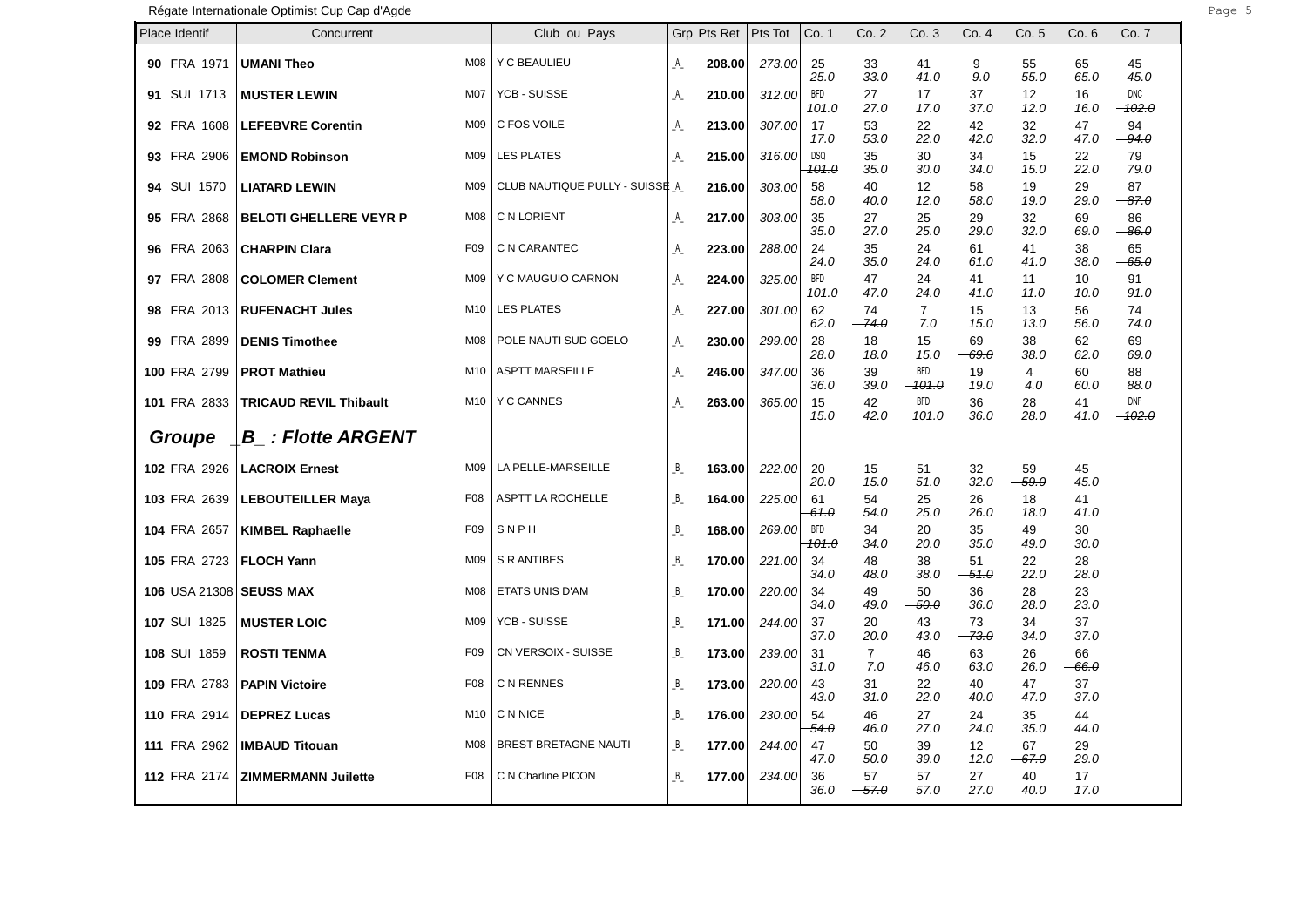Régate Internationale Optimist Cup Cap d'Agde **Page 6 and 2018** Page 6 and 2019 Page 6 and 2019 Page 6 and 2019 Page 6 and 2019 Page 6 and 2019 Page 6 and 2019 Page 6 and 2019 Page 6 and 2019 Page 6 and 2019 Page 7 and 201

| Place Identif         | Concurrent                      |                 | Club ou Pays                |              | Grp Pts Ret | Pts Tot | Co. 1                          | Co. 2           | Co.3                     | Co. 4         | Co.5                  | Co. 6                     | Co. 7 |
|-----------------------|---------------------------------|-----------------|-----------------------------|--------------|-------------|---------|--------------------------------|-----------------|--------------------------|---------------|-----------------------|---------------------------|-------|
| <b>113 SUI 1534</b>   | PERROTTET SEBASTIEN             | M08             | CN VERSOIX - SUISSE         | B            | 181.00      | 248.00  | 45<br>45.0                     | 15<br>15.0      | 43<br>43.0               | 53<br>53.0    | 25<br>25.0            | 67<br>$-67.0$             |       |
| 114 BEL 1226          | <b>MEYNEN LOTTE</b>             | F08             | <b>BELGIQUE</b>             | B            | 181.00      | 253.00  | 72<br>72.0                     | 41<br>41.0      | 45<br>45.0               | 25<br>25.0    | 38<br>38.0            | 32<br>32.0                |       |
| <b>115 FRA 2850</b>   | <b>LEGAY Titouan</b>            | M09             | POLE NAUTI SUD GOELO        | B            | 182.00      | 241.00  | 19<br>19.0                     | 35<br>35.0      | 35<br>35.0               | 50<br>50.0    | 59<br>$-59.0$         | 43<br>43.0                |       |
| 116 FRA 2829          | <b>AUGEREAU Manon</b>           | F <sub>08</sub> | C N PORNIC                  | B            | 182.00      | 239.00  | 50<br>50.0                     | 33<br>33.0      | 57<br>$-57.0$            | 23<br>23.0    | 36<br>36.0            | 40<br>40.0                |       |
|                       | 117 USA 12087 GAUTIER NOAH      | M09             | ETATS UNIS D'AM             | B            | 186.00      | 287.00  | <b>BFD</b><br><del>101.0</del> | 26<br>26.0      | 28<br>28.0               | 33<br>33.0    | 44<br>44.0            | 55<br>55.0                |       |
| <b>118 FRA 54</b>     | <b>GUILBERT Leon</b>            | M10             | W IN DPT FORCE              | B            | 187.00      | 248.00  | 26<br>26.0                     | 36<br>36.0      | 45<br>45.0               | 49<br>49.0    | 61<br>$-61.0$         | 31<br>31.0                |       |
| 119 ESP 1800          | <b>RAHOLA MARTINA</b>           | F08             | CN L MASNOU - ESPAGNE       | B            | 189.00      | 256.00  | 15<br>15.0                     | 67<br>$-67.0$   | 67<br>67.0               | 34<br>34.0    | 29<br>29.0            | 44<br>44.0                |       |
| 120 FRA 2613          | <b>GAKIS Loukas</b>             | M08             | U.S CRETEIL VOILE           | B            | 190.00      | 263.00  | 73<br>-73.0                    | 57<br>57.0      | 40<br>40.0               | 23<br>23.0    | 44<br>44.0            | 26<br>26.0                |       |
| <b>121 FRA 2961</b>   | <b>THOMA Loic</b>               | M09             | <b>BREST BRETAGNE NAUTI</b> | B            | 191.00      | 292.00  | BFD<br><del>101.0</del>        | 56<br>56.0      | 48<br>48.0               | 45<br>45.0    | 30<br>30.0            | $12 \overline{ }$<br>12.0 |       |
| 122 USA 22912 XU MARK |                                 | M08             | ETATS UNIS D'AM             | B            | 191.00      | 252.00  | 61<br><del>61.0</del>          | 46<br>46.0      | 34<br>34.0               | 32<br>32.0    | 22<br>22.0            | 57<br>57.0                |       |
|                       | 123 FRA 2924   BOUTTEMY Diego   | M08             | Y C BEAULIEU                | B            | 193.00      | 294.00  | 50<br>50.0                     | UFD<br>$-101.0$ | 33<br>33.0               | 52<br>52.0    | 25<br>25.0            | 33<br>33.0                |       |
| <b>124 MON 14</b>     | <b>BONELLI Ludovica</b>         | F <sub>09</sub> | <b>YCM</b>                  | B            | 196.00      | 270.00  | 74<br>74.0                     | 56<br>56.0      | 31<br>31.0               | 39<br>39.0    | 43<br>43.0            | 27<br>27.0                |       |
| <b>125 FRA 2915</b>   | <b>BERENGER Margot</b>          | F08             | S R ROCHELAISES             | B            | 197.00      | 286.00  | 22<br>22.0                     | 64<br>64.0      | 16<br>16.0               | 64<br>64.0    | 89<br><del>89.0</del> | 31<br>31.0                |       |
| 126 FRA 2912          | <b>METENIER Louise</b>          | F08             | Y C MAUGUIO CARNON          | B            | 198.00      | 299.00  | 53<br>53.0                     | UFD<br>$-101.0$ | 55<br>55.0               | 15<br>15.0    | 36<br>36.0            | 39<br>39.0                |       |
| 127 SUI 1891          | <b>BURMEISTER CYRIL</b>         | M09             | CN DE PULLY - SUISSE        | B            | 200.00      | 301.00  | 46<br>46.0                     | 47<br>47.0      | UFD<br>$-101.0$          | 49<br>49.0    | 14<br>14.0            | 44<br>44.0                |       |
| <b>128 FRA 2711</b>   | <b>JARRY Augustin (FRAAJ42)</b> |                 | M <sub>10</sub>   CVSQ      | B            | 200.00      | 274.00  | 22<br>22.0                     | 16<br>16.0      | 28<br>28.0               | 74<br>$-74.0$ | 73<br>73.0            | 61<br>61.0                |       |
|                       | 129 FRA 2612   BAUSMAYER Timao  | M10             | CN Manuréva BALARUC         | B            | 201.00      | 276.00  | 19<br>19.0                     | 45<br>45.0      | 71<br>71.0               | 59<br>59.0    | $\overline{7}$<br>7.0 | 75<br>-75.0               |       |
| 130 FRA 2391          | <b>JACQUOT Vianney</b>          | M08             | LA PELLE-MARSEILLE          | B            | 202.00      | 303.00  | 51<br>51.0                     | 23<br>23.0      | UFD<br><del>-101.0</del> | 42<br>42.0    | 69<br>69.0            | 17<br>17.0                |       |
| <b>131 FRA 2809</b>   | <b>LE CLEACH Paul</b>           | M09             | C N CARANTEC                | B            | 206.00      | 307.00  | <b>BFD</b><br>101.0            | 45<br>45.0      | 62<br>62.0               | 21<br>21.0    | 71<br>71.0            | $\overline{7}$<br>7.0     |       |
| 132 FRA 2901          | <b>HUMEAU Adam</b>              | M09             | <b>LES PLATES</b>           | B            | 206.00      | 269.00  | 23<br>23.0                     | 42<br>42.0      | 63<br><del>- 63.0</del>  | 47<br>47.0    | 40<br>40.0            | 54<br>54.0                |       |
| <b>133 FRA 2904</b>   | <b>PERONEILLE Marie</b>         | F08             | <b>ASPTT MARSEILLE</b>      | B            | 207.00      | 273.00  | 62<br>62.0                     | 37<br>37.0      | 60<br>60.0               | 27<br>27.0    | 21<br>21.0            | 66<br>66.0                |       |
| <b>134 FRA 2889</b>   | <b>BARBE Paulin</b>             | M09             | <b>CNBPP</b>                | B            | 207.00      | 282.00  | 45<br>45.0                     | 39<br>39.0      | 22<br>22.0               | 75<br>$-75.0$ | 53<br>53.0            | 48<br>48.0                |       |
|                       | 135 USA 20834 RUSSLER AUDREY    | F08             | ETATS UNIS D'AM             | B            | 207.00      | 281.00  | 39<br>39.0                     | 74<br>$-74.0$   | 32<br>32.0               | 50<br>50.0    | 53<br>53.0            | 33<br>33.0                |       |
| <b>136 FRA 2886</b>   | <b>GOMY Fanfan</b>              | M <sub>08</sub> | <b>U.S CRETEIL VOILE</b>    | $\, {\sf B}$ | 210.00      | 311.00  | 45<br>45.0                     | 55<br>55.0      | <b>BFD</b><br>$-101.0$   | 34<br>34.0    | 57<br>57.0            | 19<br>19.0                |       |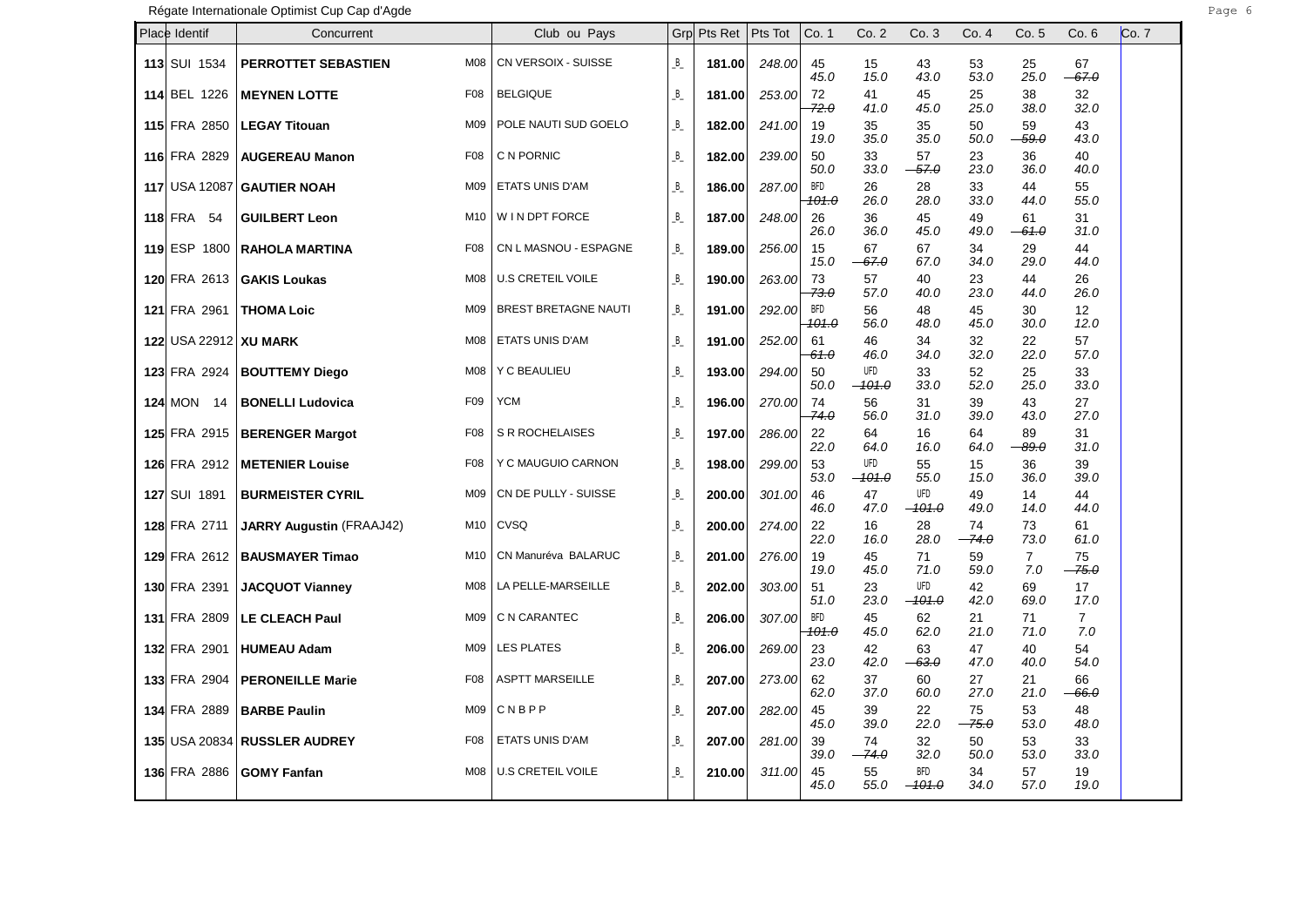| Place Identif       | Concurrent                       |                 | Club ou Pays                   | Grpl    | Pts Ret   Pts Tot |        | Co. 1                   | Co.2            | Co. 3                           | Co. 4         | Co.5          | Co.6          | Co. 7 |
|---------------------|----------------------------------|-----------------|--------------------------------|---------|-------------------|--------|-------------------------|-----------------|---------------------------------|---------------|---------------|---------------|-------|
|                     | 137 MON 1408 POMPEE ALEXANDRE    |                 | M08   MONACO                   | $B_{-}$ | 214.00            | 291.00 | 39<br>39.0              | 41<br>41.0      | 37<br>37.0                      | 77<br>$-77.0$ | 65<br>65.0    | 32<br>32.0    |       |
| 138 FRA 2905        | <b>GRAVELAS Martin</b>           | M09             | <b>ASPTT MARSEILLE</b>         | $B_{-}$ | 217.00            | 281.00 | 38<br>38.0              | 40<br>40.0      | 52<br>52.0                      | 30<br>30.0    | 57<br>57.0    | 64<br>$-64.0$ |       |
| <b>139 SUI 1881</b> | <b>HENOUD-BERTAINA Antoin</b>    | M09             | SR V ANNECY                    | B       | 219.00            | 284.00 | 43<br>43.0              | 65<br>$-65.0$   | 18<br>18.0                      | 65<br>65.0    | 43<br>43.0    | 50<br>50.0    |       |
| 140 FRA 2847        | <b>WESEMANN Alexis</b>           | M08             | Y C ILE DE FRANCE              | $B_{-}$ | 221.00            | 284.00 | 55<br>55.0              | 29<br>29.0      | 19<br>19.0                      | 62<br>62.0    | 56<br>56.0    | 63<br>$-63.0$ |       |
| 141 FRA 2955        | <b>LE CLEACH Alix</b>            | F <sub>10</sub> | S N O NANTES                   | $B_{-}$ | 221.00            | 300.00 | 37<br>37.0              | 38<br>38.0      | 79<br>$-79.0$                   | 37<br>37.0    | 48<br>48.0    | 61<br>61.0    |       |
| 142 FRA 2871        | <b>VIDAL Nathan</b>              | M09             | S N O NANTES                   | $B_{-}$ | 223.00            | 324.00 | 28<br>28.0              | 39<br>39.0      | <b>UFD</b><br>$-101.0$          | 52<br>52.0    | 51<br>51.0    | 53<br>53.0    |       |
| 143 FRA 2792        | <b>CAMPARD Edouard</b>           | M10             | S N O NANTES                   | $B_{-}$ | 223.00            | 303.00 | 38<br>38.0              | 48<br>48.0      | 37<br>37.0                      | 80<br>$-80.0$ | 43<br>43.0    | 57<br>57.0    |       |
| <b>144 SUI 1965</b> | <b>DAULTE LORIS</b>              | M08             | CLUB BORDEE DE TRIBORD - SUI B |         | 224.00            | 315.00 | 52<br>52.0              | 26<br>26.0      | 34<br>34.0                      | 91<br>$-91.0$ | 65<br>65.0    | 47<br>47.0    |       |
| <b>145 SUI 1860</b> | <b>GIGANDET LOIC</b>             | M09             | SUISSE                         | $B_{-}$ | 224.00            | 290.00 | 42<br>42.0              | 66<br>$-66.0$   | 54<br>54.0                      | 28<br>28.0    | 61<br>61.0    | 39<br>39.0    |       |
| 146 FRA 2736        | <b>BOCQUET Victor</b>            | M07             | Y C TOULON                     | $B_{-}$ | 225.00            | 326.00 | 33<br>33.0              | 49<br>49.0      | <b>UFD</b><br><del>-101.0</del> | 38<br>38.0    | 69<br>69.0    | 36<br>36.0    |       |
| <b>147 FRA 2647</b> | <b>BOUVET Quentin</b>            | M10             | S R ANTIBES                    | $B_{-}$ | 231.00            | 303.00 | 12<br>12.0              | 52<br>52.0      | 49<br>49.0                      | 60<br>60.0    | 58<br>58.0    | 72<br>$-72.0$ |       |
| <b>148 FRA 2630</b> | <b>PORTAL Valentina</b>          | F08             | CVSQ                           | $B_{-}$ | 231.00            | 332.00 | BFD<br><del>101.0</del> | 30<br>30.0      | 44<br>44.0                      | 42<br>42.0    | 33<br>33.0    | 82<br>82.0    |       |
|                     | <b>149 USA 22810 ULMER ANNIE</b> | F <sub>10</sub> | ETATS UNIS D'AM                | $B_{-}$ | 232.00            | 333.00 | 38<br>38.0              | UFD<br>$-101.0$ | 74<br>74.0                      | 44<br>44.0    | 30<br>30.0    | 46<br>46.0    |       |
| 150 ESP 3266        | <b>STEIN MAX</b>                 | M09             | CN L MASNOU - ESPAGNE          | $B_{-}$ | 233.00            | 309.00 | 42<br>42.0              | 19<br>19.0      | 42<br>42.0                      | 61<br>61.0    | 76<br>$-76.0$ | 69<br>69.0    |       |
| <b>151 FRA 2364</b> | <b>FLORENCEAU Noe</b>            | M10             | <b>LES PLATES</b>              | $B_{-}$ | 233.00            | 334.00 | 54<br>54.0              | 34<br>34.0      | UFD<br>$-101.0$                 | 56<br>56.0    | 49<br>49.0    | 40<br>40.0    |       |
|                     | 152 USA 23017 LAHRKAMP MELANIE   | F08             | ETATS UNIS D'AM                | $B_{-}$ | 233.00            | 306.00 | 37<br>37.0              | 55<br>55.0      | 73<br>$-73.0$                   | 46<br>46.0    | 57<br>57.0    | 38<br>38.0    |       |
|                     | 153 BEL 1213   BUYS JUUL         | <b>M08</b>      | <b>BELGIQUE</b>                | $B_{-}$ | 235.00            | 301.00 | 58<br>58.0              | 52<br>52.0      | 66<br><del>- 66.0</del>         | 43<br>43.0    | 65<br>65.0    | 17<br>17.0    |       |
| <b>154 SUI 1897</b> | <b>PERTUISET GUSTAVE</b>         | <b>M07</b>      | CN PULLY - SUISSE              | $B_{-}$ | 235.00            | 320.00 | 85<br>85.0              | 53<br>53.0      | 48<br>48.0                      | 57<br>57.0    | 42<br>42.0    | 35<br>35.0    |       |
| <b>155 FRA 2729</b> | <b>DE KERGARIOU Abel</b>         | M09             | CNHS VESOUL                    | $B_{-}$ | 237.00            | 308.00 | 43<br>43.0              | 64<br>64.0      | 42<br>42.0                      | 71<br>-71.0   | 55<br>55.0    | 33<br>33.0    |       |
| <b>156 FRA 48</b>   | <b>OSSWALD Lolie</b>             | F <sub>08</sub> | Saint Barth YC                 | $B_{-}$ | 237.00            | 314.00 | 77<br>77.0              | 47<br>47.0      | 41<br>41.0                      | 49<br>49.0    | 54<br>54.0    | 46<br>46.0    |       |
| <b>157 FRA 2556</b> | <b>FARNARIER Paul</b>            | M09             | S R ANTIBES                    | $B_{-}$ | 238.00            | 301.00 | 63<br>$63. \theta$      | 37<br>37.0      | 50<br>50.0                      | 47<br>47.0    | 48<br>48.0    | 56<br>56.0    |       |
| <b>158 FRA 2703</b> | <b>CORBINEAU Titouan</b>         | M10             | S N O NANTES                   | $B_{-}$ | 239.00            | 340.00 | 31<br>31.0              | 68<br>68.0      | <b>BFD</b><br>$-101.0$          | 50<br>50.0    | 45<br>45.0    | 45<br>45.0    |       |
| <b>159 FRA 1130</b> | <b>MARC Alexandre</b>            | M09             | <b>LES PLATES</b>              | $B_{-}$ | 239.00            | 303.00 | 54<br>54.0              | 41<br>41.0      | 52<br>52.0                      | 46<br>46.0    | 46<br>46.0    | 64<br>$-64.0$ |       |
| 160 FRA 2300        | <b>HENOUD-BERTAINA Carla</b>     | F06             | S R V ANNECY                   | B       | 240.00            | 325.00 | 79<br>79.0              | 16<br>16.0      | 56<br>56.0                      | 43<br>43.0    | 46<br>46.0    | 85<br>$-85.0$ |       |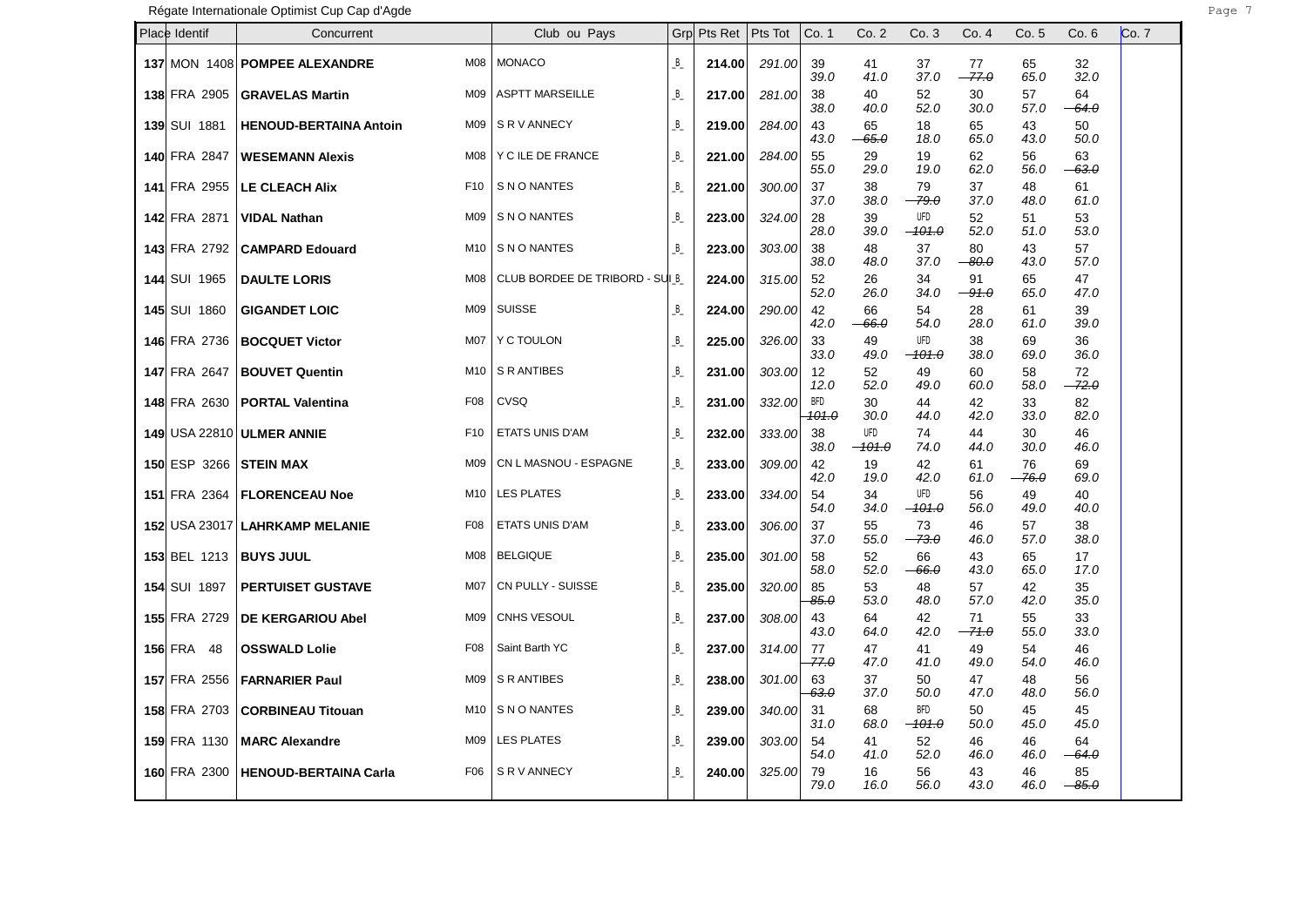| Place Identif        | Concurrent                               | Club ou Pays               |         | Grp Pts Ret | Pts Tot | Co. 1              | Co. 2                           | Co. 3                   | Co. 4         | Co. 5                  | Co.6          | Co. 7 |
|----------------------|------------------------------------------|----------------------------|---------|-------------|---------|--------------------|---------------------------------|-------------------------|---------------|------------------------|---------------|-------|
| 161 FRA 2620         | M07<br><b>BONIFACIO Damien</b>           | Y C TOULON                 | $B_{-}$ | 243.00      | 322.00  | 79<br>79.0         | 71<br>71.0                      | 47<br>47.0              | 48<br>48.0    | 31<br>31.0             | 46<br>46.0    |       |
|                      | 162 USA 20879 SHERMAN KATLIA<br>F08      | <b>ETATS UNIS D'AM</b>     | B       | 244.00      | 311.00  | 32<br>32.0         | 44<br>44.0                      | 55<br>55.0              | 55<br>55.0    | 58<br>58.0             | 67<br>$-67.0$ |       |
| 163 FRA 2930         | <b>SERVEL Marion</b><br>F09              | Y C MAUGUIO CARNON         | $B_{-}$ | 245.00      | 314.00  | 69<br>69.0         | 68<br>68.0                      | 51<br>51.0              | 54<br>54.0    | 50<br>50.0             | 22<br>22.0    |       |
| 164 FRA 2594         | <b>HUYNH THAN CHAMPEAU</b><br>M09        | <b>LES PLATES</b>          | $B_{-}$ | 245.00      | 328.00  | 30<br>30.0         | 50<br>50.0                      | 39<br>39.0              | 74<br>74.0    | 52<br>52.0             | 83<br>$-83.0$ |       |
| 165 FRA 2874         | <b>CRUETTE Clovis</b><br>M10             | S R ROCHELAISES            | B       | 247.00      | 348.00  | 24<br>24.0         | 60<br>60.0                      | <b>BFD</b><br>$-101.0$  | 65<br>65.0    | 15<br>15.0             | 83<br>83.0    |       |
| 166 FRA 2748         | F <sub>0</sub> 8<br><b>MIEUSSET Nina</b> | C N V AIX LES BAINS        | $B_{-}$ | 252.00      | 329.00  | 66<br>66.0         | 55<br>55.0                      | 77<br>$-77.0$           | 33<br>33.0    | 49<br>49.0             | 49<br>49.0    |       |
| 167 SUI 1906         | <b>WIERSMA NOUD</b><br>M10               | <b>SUISSE</b>              | B       | 252.00      | 329.00  | 40<br>40.0         | 37<br>37.0                      | 47<br>47.0              | 77<br>$-77.0$ | 68<br>68.0             | 60<br>60.0    |       |
| 168 FRA 2499         | <b>DAYOT Aziliz</b><br>F <sub>10</sub>   | C N RENNES                 | B       | 252.00      | 353.00  | 56<br>56.0         | <b>DNC</b><br><del>-101.0</del> | 42<br>42.0              | 57<br>57.0    | 39<br>39.0             | 58<br>58.0    |       |
|                      | 169 USA 22210 LIEBER JOHN<br>M07         | ETATS UNIS D'AM            | B       | 253.00      | 318.00  | 51<br>51.0         | 59<br>59.0                      | 38<br>38.0              | 64<br>64.0    | 41<br>41.0             | 65<br>$-65.0$ |       |
| 170 FRA 2440         | F <sub>0</sub> 7<br><b>STRUBE Chloe</b>  | C V A N NANTES             | $B_{-}$ | 255.00      | 346.00  | 49<br>49.0         | 24<br>24.0                      | 56<br>56.0              | 91<br>$-91.0$ | 42<br>42.0             | 84<br>84.0    |       |
| 171 FRA 2474         | <b>VIBERT Constantin</b><br>M08          | CVSQ                       | B       | 256.00      | 343.00  | 87<br>87.0         | 64<br>64.0                      | 58<br>58.0              | 47<br>47.0    | 39<br>39.0             | 48<br>48.0    |       |
| <b>172 FRA 2027</b>  | <b>BERTHET Dimitri</b><br>M08            | S R V ANNECY               | $B_{-}$ | 258.00      | 336.00  | 31<br>31.0         | 62<br>62.0                      | 58<br>58.0              | 45<br>45.0    | 78<br>$-78.0$          | 62<br>62.0    |       |
| 173 FRA 2913         | <b>AMARI Chemseddine</b><br>M10          | <b>LES PLATES</b>          | B       | 260.00      | 361.00  | 74<br>74.0         | 32<br>32.0                      | 23<br>23.0              | 60<br>60.0    | <b>UFD</b><br>$-101.0$ | 71<br>71.0    |       |
| <b>174 USA 18295</b> | <b>JANUARY GARRETT</b><br>M08            | ETATS UNIS D'AM            | $B_{-}$ | 261.00      | 346.00  | 64<br>64.0         | 59<br>59.0                      | 85<br><del>85.0 -</del> | 18<br>18.0    | 71<br>71.0             | 49<br>49.0    |       |
| 175 FRA 2277         | M09<br><b>OBERSON MIEGE Enguerra</b>     | S R V ANNECY               | $B_{-}$ | 262.00      | 363.00  | 14<br>14.0         | 60<br>60.0                      | UFD<br>$-101.0$         | 72<br>72.0    | 54<br>54.0             | 62<br>62.0    |       |
| 176 FRA 2479         | <b>REICHHELD Cyrille</b>                 | M08   A C D'ALSACE LORRAIN | $B_{-}$ | 262.00      | 330.00  | 48<br>48.0         | 48<br>48.0                      | 49<br>49.0              | 68<br>68.0    | 67<br>67.0             | 50<br>50.0    |       |
| 177 ESP 1180         | <b>GARCIA GANDRILLE PEPE</b><br>M09      | <b>GEN ROSES - ESPAGNE</b> | $B_{-}$ | 264.00      | 346.00  | 60<br>60.0         | 76<br>76.0                      | 53<br>53.0              | 40<br>40.0    | 82<br>$-82.0$          | 35<br>35.0    |       |
| 178 FRA 2917         | M09<br><b>DUMAINE Noe</b>                | S N BANDOL                 | $B_{-}$ | 265.00      | 366.00  | 35<br>35.0         | UFD<br>$-101.0$                 | 37<br>37.0              | 66<br>66.0    | 73<br>73.0             | 54<br>54.0    |       |
|                      | 179 USA 21962 ST ROMAIN MATTHEW<br>M09   | ETATS UNIS D'AM            | B       | 265.00      | 342.00  | 53<br>53.0         | 77<br>$-77.0$                   | 39<br>39.0              | 46<br>46.0    | 59<br>59.0             | 68<br>68.0    |       |
| 180 FRA 2826         | <b>GONDRE Camille</b><br>F08             | C N PORNIC                 | $B_{-}$ | 267.00      | 368.00  | 34<br>34.0         | UFD<br>$-101.0$                 | 35<br>35.0              | 59<br>59.0    | 61<br>61.0             | 78<br>78.0    |       |
| 181 FRA 2231         | M10<br><b>SIOU Vincent</b>               | BREST BRETAGNE NAUTI       | $B_{-}$ | 268.00      | 347.00  | 70<br>70.0         | 61<br>61.0                      | 75<br>75.0              | 53<br>53.0    | 79<br>$-79.0$          | 9<br>9.0      |       |
|                      | 182 USA 22943 MEADE ARTHUR<br>M08        | ETATS UNIS D'AM            | $B_{-}$ | 271.00      | 372.00  | 61<br>61.0         | UFD<br>$-101.0$                 | 73<br>73.0              | 17<br>17.0    | 67<br>67.0             | 53<br>53.0    |       |
| 183 ESP 1880         | M10<br><b>GARCES LLUC</b>                | <b>GEN ROSES - ESPAGNE</b> | $B_{-}$ | 271.00      | 360.00  | 89<br>$89. \theta$ | 85<br>85.0                      | 29<br>29.0              | 36<br>36.0    | 79<br>79.0             | 42<br>42.0    |       |
| <b>184 FRA 2567</b>  | <b>JONCQUEZ Nicodeme</b><br>M08          | YC du CALAISIS             | $B_{-}$ | 271.00      | 347.00  | 76<br>76.0         | 73<br>73.0                      | 44<br>44.0              | 40<br>40.0    | 63<br>63.0             | 51<br>51.0    |       |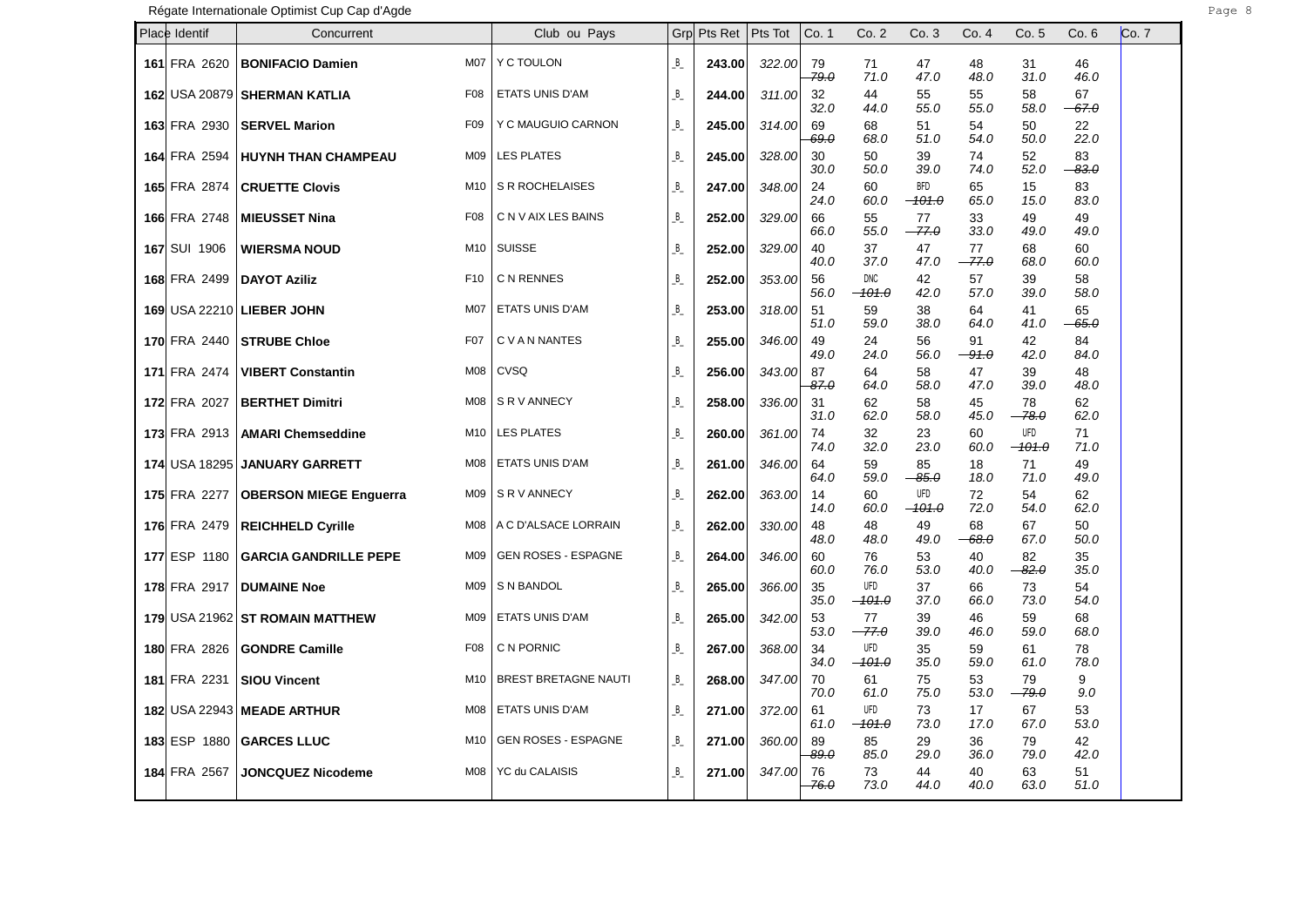Régate Internationale Optimist Cup Cap d'Agde **Page 19** Page 19 and 2011 and 2012 and 2013

| Place Identif        | Concurrent                   |                 | Club ou Pays                   |                    | Grp Pts Ret | Pts Tot | Co. 1                   | Co.2                     | Co. 3                  | Co. 4         | Co.5          | Co.6                | Co. 7      |
|----------------------|------------------------------|-----------------|--------------------------------|--------------------|-------------|---------|-------------------------|--------------------------|------------------------|---------------|---------------|---------------------|------------|
| 185 FRA 2852         | <b>DE BEAUCORPS Victor</b>   | M09             | <b>LES PLATES</b>              | $B_{-}$            | 272.00      | 351.00  | 33<br>33.0              | 44<br>44.0               | 78<br>78.0             | 70<br>70.0    | 47<br>47.0    | 79<br>-79.0         |            |
| 186 FRA 2970         | <b>THOMAS Maxime</b>         | M09             | C V MARTIGUES                  | $B_{-}$            | 273.00      | 345.00  | 67<br>67.0              | 62<br>62.0               | 72<br>$-72.0$          | 59<br>59.0    | 33<br>33.0    | 52<br>52.0          |            |
| <b>187 FRA 273</b>   | <b>DUFAIT Lohan</b>          | M09             | SN BAIE ST MALO                | B                  | 273.00      | 374.00  | <b>BFD</b><br>101.0     | 51<br>51.0               | 56<br>56.0             | 74<br>74.0    | 41<br>41.0    | 51<br>51.0          |            |
| 188 FRA 2584         | <b>VAUTIER-LARREY Pablo</b>  | M09             | POLE NAUTI SUD GOELO           | $B_{-}$            | 275.00      | 351.00  | 72<br>72.0              | 56<br>56.0               | 76<br>$-76.0$          | 70<br>70.0    | 66<br>66.0    | 11<br>11.0          |            |
| 189 SUI 1671         | <b>VALLOTTON CAMILLE</b>     | F <sub>09</sub> | CERCLE DE VOILE VEVEY LA TOUB  |                    | 275.00      | 376.00  | 63<br>63.0              | <b>UFD</b><br>$-101.0$   | <b>BFD</b><br>101.0    | 37<br>37.0    | 31<br>31.0    | 43<br>43.0          |            |
| 190 FRA 2366         | <b>AUBRY MOUTON Raphael</b>  | M09             | <b>YCPR</b>                    | $B_{-}$            | 275.00      | 357.00  | 44<br>44.0              | 82<br>$-82.0$            | 46<br>46.0             | 43<br>43.0    | 68<br>68.0    | 74<br>74.0          |            |
| 191 SUI 1861         | <b>ANDREY LEONIE</b>         | F09             | CLUB BORDEE DE TRIBORD - SUI B |                    | 276.00      | 360.00  | 36<br>36.0              | 60<br>60.0               | 49<br>49.0             | 76<br>76.0    | 84<br>$-84.0$ | 55<br>55.0          |            |
| 192 ESP 3149         | <b>RAMON ROGER</b>           | M09             | <b>ESPAGNE</b>                 | $B_{-}$            | 277.00      | 365.00  | 41<br>41.0              | 88<br>$-88.0$            | 53<br>53.0             | 67<br>67.0    | 71<br>71.0    | 45<br>45.0          |            |
| <b>193 FRA 2732</b>  | <b>DUVERGER Camille</b>      | F08             | <b>YC La Grande Motte</b>      | B                  | 278.00      | 359.00  | 48<br>48.0              | 72<br>72.0               | 40<br>40.0             | 45<br>45.0    | 81<br>$-81.0$ | 73<br>73.0          |            |
| <b>194 SUI 1675</b>  | <b>GASPARINI AYMERIC</b>     | M09             | CNM - SUISSE                   | B                  | 279.00      | 380.00  | 67<br>67.0              | UFD<br><del>-101.0</del> | 46<br>46.0             | 73<br>73.0    | 34<br>34.0    | 59<br>59.0          |            |
| <b>195 USA 22411</b> | <b>NIEMANN MATILDA</b>       | F <sub>10</sub> | LAKE GENEVA CLUB - ETATS UNISB |                    | 280.00      | 381.00  | 26<br>26.0              | UFD<br>$-101.0$          | 36<br>36.0             | 87<br>87.0    | 62<br>62.0    | 69<br>69.0          |            |
| 196 FRA 2342         | <b>SORLI Lison</b>           | F <sub>09</sub> | C V MARSEILLAN                 | B                  | 280.00      | 365.00  | 67<br>67.0              | 85<br>$-85.0$            | 70<br>70.0             | 30<br>30.0    | 45<br>45.0    | 68<br>68.0          |            |
| 197 FRA 2840         | <b>MARSHALL Molly-ella</b>   | F09             | C N NICE                       | B                  | 282.00      | 383.00  | 32<br>32.0              | 49<br>49.0               | BFD.<br>$-101.0$       | 56<br>56.0    | 44<br>44.0    | <b>BFD</b><br>101.0 |            |
| 198 FRA 2660         | <b>SCHUBE Juju</b>           | F <sub>09</sub> | C V MARSEILLAN                 | B                  | 284.00      | 365.00  | 46<br>46.0              | 72<br>72.0               | 61<br>61.0             | 56<br>56.0    | 81<br>$-81.0$ | 49<br>49.0          |            |
| 199 FRA 2941         | <b>LAHELLEC Evan</b>         | M09             | S R HAVRE                      | B                  | 285.00      | 352.00  | 59<br>59.0              | 52<br>52.0               | 63<br>63.0             | 67<br>$-67.0$ | 45<br>45.0    | 66<br>66.0          |            |
| 200 FRA 2289         | <b>NICOLAU Titouan</b>       |                 | $M10$ CSBF                     | B                  | 287.00      | 363.00  | 32<br>32.0              | 58<br>58.0               | 76<br>$-76.0$          | 75<br>75.0    | 70<br>70.0    | 52<br>52.0          |            |
| 201 FRA 2546         | <b>DOMINGUEZ MARVILLET B</b> |                 | M <sub>10</sub>   S R ANTIBES  | В                  | 287.00      | 388.00  | 41<br>41.0              | 34<br>34.0               | <b>BFD</b><br>$-101.0$ | 81<br>81.0    | 64<br>64.0    | 67<br>67.0          |            |
| Groupe               | C : Flotte BRONZE            |                 |                                |                    |             |         |                         |                          |                        |               |               |                     |            |
| 202 FRA 2674         | <b>DOLIBEAU Lohan</b>        |                 | M09   C N RENNES               | $C_{-}$            | 292.00      | 390.00  | 83<br>83.0              | 28<br>28.0               | 48<br>48.0             | 98<br>$-98.0$ | 89<br>89.0    | 42<br>42.0          | 2<br>2.0   |
| 203 FRA 557          | <b>BLANCHARD Nathan</b>      |                 | M <sub>10</sub>   C N PORNIC   | $C_{-}$            | 293.00      | 371.00  | 78<br>78.0              | 43<br>43.0               | 60<br>60.0             | 51<br>51.0    | 60<br>60.0    | 75<br>75.0          | 4<br>4.0   |
| 204 FRA 2638         | <b>DELORME Milos</b>         | M09             | <b>ASPTT MARSEILLE</b>         | $\mathfrak{c}_{-}$ | 308.00      | 409.00  | BFD<br><del>101.0</del> | 42<br>42.0               | 55<br>55.0             | 58<br>58.0    | 56<br>56.0    | 77<br>77.0          | 20<br>20.0 |
| 205 FRA 2547         | <b>MAS Titouan</b>           | M10             | S R ANTIBES                    | $\mathfrak{c}$     | 315.00      | 395.00  | 70<br>70.0              | 73<br>73.0               | 50<br>50.0             | 51<br>51.0    | 60<br>60.0    | 80<br>$-80.0$       | 11<br>11.0 |
| 206 FRA 2590         | <b>KERBRAT Simon</b>         |                 | $M09$ C V L M                  | $\mathfrak{c}$     | 318.00      | 419.00  | 55<br>55.0              | 36<br>36.0               | <b>BFD</b><br>$-101.0$ | 66<br>66.0    | UFD<br>101.0  | 38<br>38.0          | 22<br>22.0 |
| 207 FRA 2407         | <b>SHAINKER EII</b>          | <b>M08</b>      | CVSQ                           | $\mathsf{C}$       | 319.00      | 395.00  | 65<br>65.0              | 65<br>65.0               | 52<br>52.0             | 66<br>66.0    | 56<br>56.0    | 76<br>$-76.0$       | 15<br>15.0 |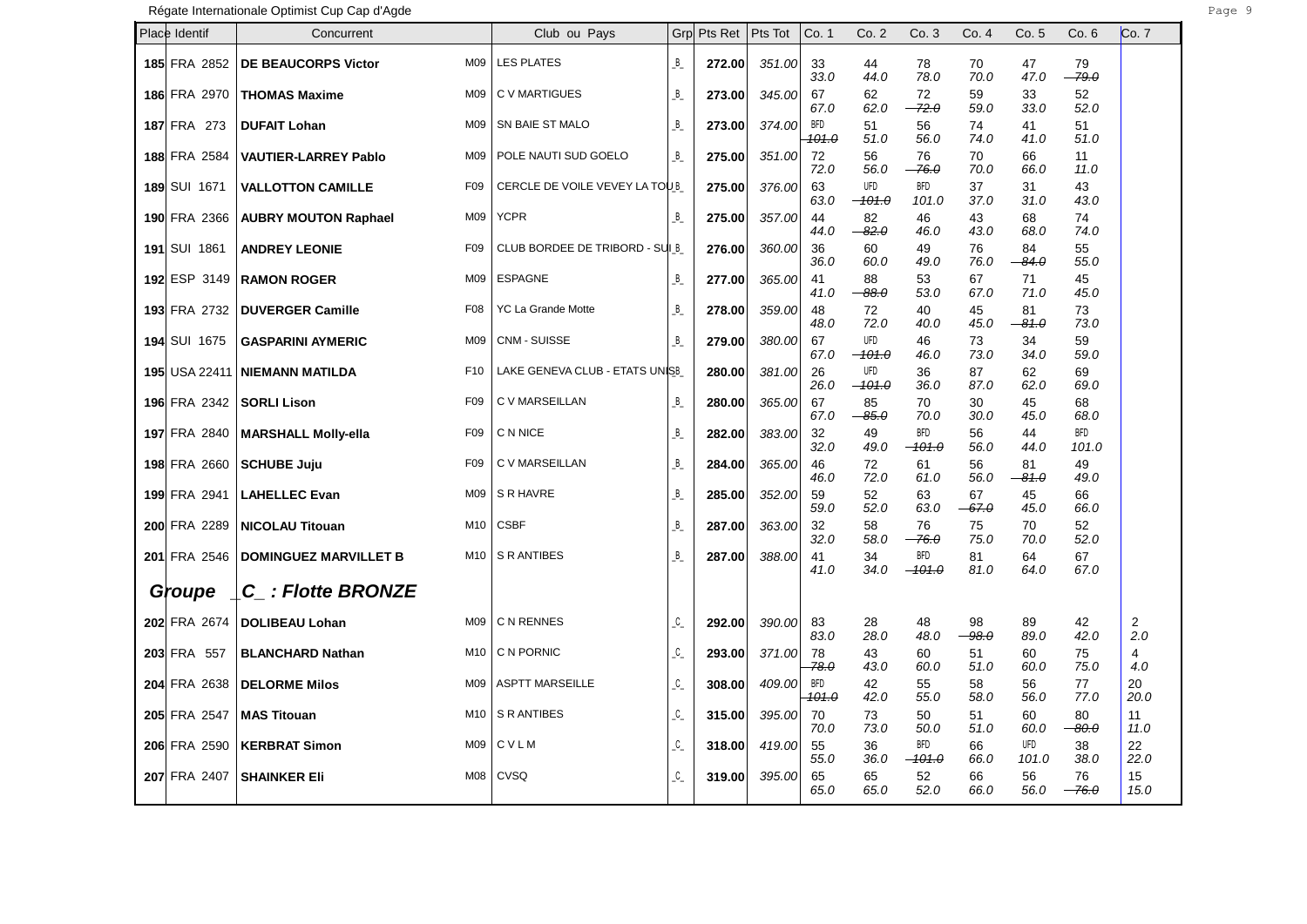| Place Identif | Concurrent                      |                 | Club ou Pays            | Grp               | Pts Ret | Pts Tot | Co. 1        | Co.2                   | Co.3                   | Co. 4         | Co. 5         | Co. 6                           | Co. 7                          |
|---------------|---------------------------------|-----------------|-------------------------|-------------------|---------|---------|--------------|------------------------|------------------------|---------------|---------------|---------------------------------|--------------------------------|
| 208 FRA 2950  | <b>WILLOT Gregoire</b>          | M09             | <b>EV CHERBOURG</b>     | $\mathcal{C}_{-}$ | 319.00  | 420.00  | BFD<br>101.0 | 53<br>53.0             | 40<br>40.0             | 83<br>83.0    | 24<br>24.0    | 93<br>93.0                      | 26<br>26.0                     |
| 209 FRA 2734  | <b>PICARD Jean</b>              | M07             | Y C TOULON              | $\mathfrak{C}$    | 323.00  | 407.00  | 77<br>77.0   | 80<br>80.0             | 64<br>64.0             | 35<br>35.0    | 84<br>-84.0   | 59<br>59.0                      | 8<br>8.0                       |
| 210 FRA 2981  | <b>MEYER-BISCH Niels</b>        | M10             | E V LOCQUIREC           | $\mathfrak{C}$    | 326.00  | 403.00  | 49<br>49.0   | 66<br>66.0             | 71<br>71.0             | 63<br>63.0    | 58<br>58.0    | 77<br>77.0                      | 19<br>19.0                     |
| 211 FRA 2831  | <b>BLANCHARD Mathieu</b>        | M08             | C N PORNIC              | $\mathfrak{c}$    | 331.00  | 419.00  | 35<br>35.0   | 63<br>63.0             | 64<br>64.0             | 88<br>$-88.0$ | 86<br>86.0    | 78<br>78.0                      | 5<br>5.0                       |
| 212 FRA 2509  | <b>LEPY Baptiste</b>            | <b>M07</b>      | S R V ANNECY            | $\mathsf{C}$      | 341.00  | 422.00  | 51<br>51.0   | 61<br>61.0             | 81<br>$-81.0$          | 69<br>69.0    | 80<br>80.0    | 55<br>55.0                      | 25<br>25.0                     |
| 213 FRA 2727  | <b>DAYOT Solal</b>              | M08             | C N RENNES              | $\mathfrak{c}$    | 342.00  | 433.00  | 63<br>63.0   | 78<br>78.0             | 91<br>$-91.0$          | 55<br>55.0    | 62<br>62.0    | 81<br>81.0                      | 3<br>3.0                       |
| 214 FRA 2561  | <b>LESAGE Colombe</b>           | F <sub>09</sub> | C N NICE                | $\overline{c}$    | 343.00  | 444.00  | 59<br>59.0   | 38<br>38.0             | <b>BFD</b><br>$-101.0$ | 80<br>80.0    | 77<br>77.0    | 83<br>83.0                      | 6<br>6.0                       |
| 215 FRA 2568  | <b>HERNANDEZ Constance</b>      | F <sub>10</sub> | AV CARRY LE ROUET       | $\mathcal{C}_{-}$ | 348.00  | 427.00  | 68<br>68.0   | 78<br>78.0             | 54<br>54.0             | 79<br>$-79.0$ | 70<br>70.0    | 54<br>54.0                      | 24<br>24.0                     |
| 216 FRA 2090  | <b>GENDROT Guirec</b>           | M09             | E V LOCQUIREC           | $\mathsf{C}$      | 354.00  | 430.00  | 65<br>65.0   | 76<br>$-76.0$          | 59<br>59.0             | 68<br>68.0    | 73<br>73.0    | 68<br>68.0                      | 21<br>21.0                     |
| 217 FRA 2800  | <b>CHEVILLON Edgar</b>          | M08             | C N V AIX LES BAINS     | $\mathsf{C}$      | 359.00  | 460.00  | 86<br>86.0   | <b>UFD</b><br>$-101.0$ | <b>BFD</b><br>101.0    | 64<br>64.0    | 27<br>27.0    | 64<br>64.0                      | 17<br>17.0                     |
| 218 FRA 2860  | <b>BAUSSET Virgile</b>          | M09             | CN Sainte-Maxime        | $\mathsf{C}$      | 360.00  | 441.00  | 58<br>58.0   | 79<br>79.0             | 79<br>79.0             | 62<br>62.0    | 64<br>64.0    | 81<br><del>81.0</del>           | 18<br>18.0                     |
| 219 FRA 2376  | <b>BOUILLIN SENNEVILLE AICI</b> | M10             | C N NICE                | $\mathcal{C}_{-}$ | 365.00  | 455.00  | 62<br>62.0   | 90<br>$-90.0$          | 72<br>72.0             | 55<br>55.0    | 77<br>77.0    | 72<br>72.0                      | 27<br>27.0                     |
| 220 FRA 2858  | <b>MALMEJAC Marie-lou</b>       | F <sub>10</sub> | <b>YCPR</b>             | $\mathcal{C}$     | 371.00  | 467.00  | 80<br>80.0   | 82<br>82.0             | 61<br>61.0             | 68<br>68.0    | 96<br>$-96.0$ | 71<br>71.0                      | 9<br>9.0                       |
| 221 FRA 2682  | <b>GOURREAU Emilien</b>         | M09             | CRNG DE GRANVILLE       | $C_{-}$           | 371.00  | 471.00  | 55<br>55.0   | 43<br>43.0             | 69<br>69.0             | 84<br>84.0    | 64<br>64.0    | 56<br>56.0                      | <b>DNF</b><br><del>100.0</del> |
| 222 SUI 1600  | <b>CHERVET DIEGO</b>            | M07             | <b>SUISSE</b>           | $\mathfrak{C}$    | 373.00  | 473.00  | 28<br>28.0   | 80<br>80.0             | 65<br>65.0             | 53<br>53.0    | 82<br>82.0    | 65<br>65.0                      | DNC<br>100.0                   |
| 223 FRA 2741  | <b>SARTOR Theo</b>              | M09             | <b>CN Sainte-Maxime</b> | $C_{-}$           | 374.00  | 475.00  | 81<br>81.0   | 78<br>78.0             | <b>BFD</b><br>$-101.0$ | 75<br>75.0    | 66<br>66.0    | 51<br>51.0                      | 23<br>23.0                     |
| 224 FRA 2745  | <b>RAHN Louise</b>              | F <sub>09</sub> | <b>Y C CANNES</b>       | $\mathcal{C}$     | 378.00  | 478.00  | 56<br>56.0   | 71<br>71.0             | 58<br>58.0             | 67<br>67.0    | 51<br>51.0    | 75<br>75.0                      | <b>DNC</b><br>100.0            |
| 225 FRA 2726  | <b>ROUXEL Amandine</b>          | F <sub>10</sub> | C N RENNES              | C                 | 381.00  | 481.00  | 52<br>52.0   | 65<br>65.0             | 54<br>54.0             | 58<br>58.0    | 74<br>74.0    | 78<br>78.0                      | DNS<br><del>100.0</del>        |
| 226 FRA<br>49 | <b>FEBRISSY Marvin</b>          | M08             | Saint Barth YC          | $\mathfrak{c}$    | 387.00  | 478.00  | 84<br>84.0   | 85<br>85.0             | 65<br>65.0             | 72<br>72.0    | 91<br>-91.0   | 74<br>74.0                      | $\overline{7}$<br>7.0          |
| 227 FRA 2948  | <b>DELCROIX Joseph</b>          | M10             | EV CHERBOURG            | $\mathfrak{c}$    | 391.00  | 491.00  | 42<br>42.0   | 59<br>59.0             | 74<br>74.0             | 84<br>84.0    | 50<br>50.0    | 82<br>82.0                      | <b>DNF</b><br><del>100.0</del> |
| 228 FRA 2923  | <b>CHEVALLIER Armand</b>        | M08             | Y C BEAULIEU            | $\mathsf{C}$      | 395.00  | 496.00  | 69<br>69.0   | 77<br>77.0             | <b>BFD</b><br>$-101.0$ | 54<br>54.0    | 77<br>77.0    | 18<br>18.0                      | <b>DNF</b><br>100.0            |
| 229 FRA 2658  | <b>BERENGER Andrea</b>          | M10             | Y C CANNES              | $\mathsf{C}$      | 397.00  | 498.00  | 24<br>24.0   | 68<br>68.0             | 60<br>60.0             | 90<br>90.0    | 55<br>55.0    | <b>BFD</b><br><del>-101.0</del> | <b>DNC</b><br>100.0            |
|               | 230 USA 12478 BERMAN NISSANA    | F07             | ETATS UNIS D'AM         | $\mathsf{C}$      | 398.00  | 499.00  | 66<br>66.0   | 67<br>67.0             | <b>BFD</b><br>$-101.0$ | 44<br>44.0    | 74<br>74.0    | 47<br>47.0                      | <b>DNF</b><br>100.0            |
| 231 SUI 1798  | <b>BRUENGGER ANNA</b>           | F09             | <b>SUISSE</b>           | $\mathsf{C}$      | 398.00  | 498.00  | 75<br>75.0   | 63<br>63.0             | 53<br>53.0             | 79<br>79.0    | 52<br>52.0    | 76<br>76.0                      | <b>DNF</b><br>100.O            |

٦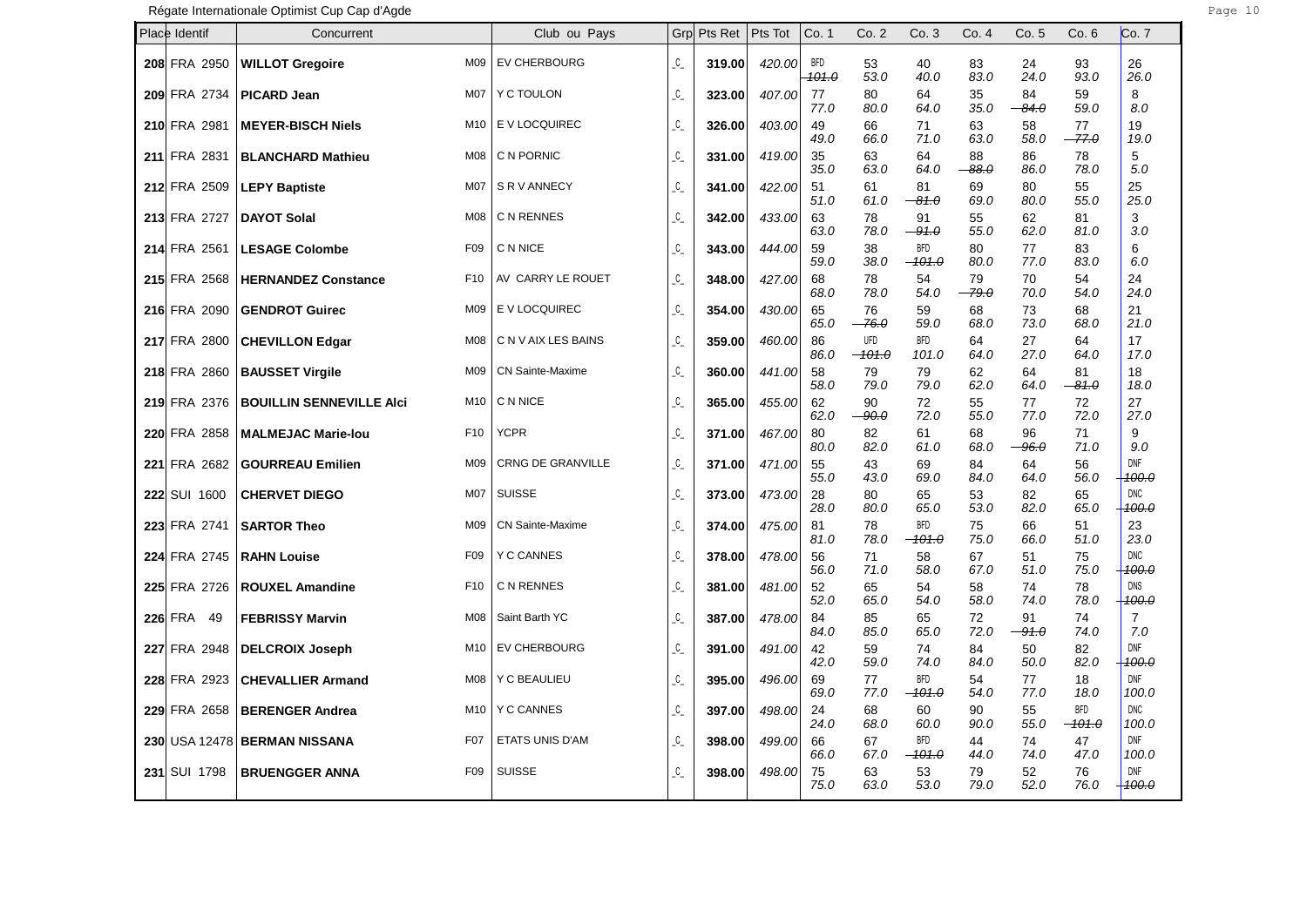| Place Identif  |              | Concurrent                    |                 | Club ou Pays             | Grp                | Pts Ret | Pts Tot | Co. 1                          | Co.2                   | Co. 3                  | Co. 4         | Co. 5         | Co.6          | Co. 7                          |
|----------------|--------------|-------------------------------|-----------------|--------------------------|--------------------|---------|---------|--------------------------------|------------------------|------------------------|---------------|---------------|---------------|--------------------------------|
|                | 232 FRA 2170 | <b>PATRIS Ludovico</b>        | M10             | Y C MAUGUIO CARNON       | $\mathcal{C}_{-}$  | 400.00  | 492.00  | 92<br>92.0                     | 63<br>63.0             | 80<br>80.0             | 83<br>83.0    | 80<br>80.0    | 81<br>81.0    | 13<br>13.0                     |
|                | 233 FRA 2380 | <b>LOPEZ DE SILANES Palom</b> | F <sub>09</sub> | S R ANTIBES              | $\mathfrak{c}_{-}$ | 406.00  | 505.00  | 60<br>60.0                     | 87<br>87.0             | 86<br>86.0             | 71<br>71.0    | 90<br>90.0    | 99<br>$-99.0$ | 12<br>12.0                     |
|                | 234 FRA 2583 | <b>BOISSIER Marine</b>        | F <sub>09</sub> | POLE NAUTI SUD GOELO     | $\mathfrak{c}$     | 407.00  | 508.00  | 93<br>93.0                     | 74<br>74.0             | <b>BFD</b><br>$-101.0$ | 80<br>80.0    | 70<br>70.0    | 89<br>89.0    | $\mathbf{1}$<br>1.0            |
|                | 235 SUI 1635 | <b>LOPIENSKI Jan</b>          | <b>M08</b>      | <b>B N DE SCIEZ</b>      | C                  | 409.00  | 510.00  | <b>BFD</b><br><del>101.0</del> | 57<br>57.0             | 36<br>36.0             | 92<br>92.0    | 66<br>66.0    | 58<br>58.0    | <b>DNF</b><br>100.0            |
|                | 236 FRA 2796 | <b>HUET DES AUNAY Maelis</b>  | F <sub>09</sub> | C N V AIX LES BAINS      | $\mathsf{C}$       | 411.00  | 512.00  | 57<br>57.0                     | <b>DSQ</b><br>$-101.0$ | 65<br>65.0             | 57<br>57.0    | 60<br>60.0    | 72<br>72.0    | <b>DNC</b><br>100.0            |
|                | 237 FRA 2712 | <b>BRAUD Leila</b>            | F <sub>10</sub> | <b>YCPR</b>              | $\mathsf{C}$       | 414.00  | 514.00  | 53<br>53.0                     | 51<br>51.0             | 66<br>66.0             | 72<br>72.0    | 87<br>87.0    | 85<br>85.0    | <b>DNC</b><br>$+100.0$         |
|                | 238 FRA 2946 | <b>DURAND Jasmin</b>          | M10             | <b>EV CHERBOURG</b>      | $\mathsf{C}$       | 415.00  | 515.00  | 48<br>48.0                     | 75<br>75.0             | 83<br>83.0             | 84<br>84.0    | 46<br>46.0    | 79<br>79.0    | <b>DNF</b><br>$+100.0$         |
|                | 239 FRA 2943 | <b>GIEN Leonard</b>           | M09             | S R HAVRE                | $\mathsf{C}$       | 421.00  | 521.00  | 73<br>73.0                     | 76<br>76.0             | 59<br>59.0             | 65<br>65.0    | 78<br>78.0    | 70<br>70.0    | <b>DNC</b><br>$+100.0$         |
|                | 240 FRA 2348 | <b>LOGET SERINET Suzanne</b>  | F <sub>10</sub> | C N VASSIVIERE           | $\mathsf{C}$       | 428.00  | 528.00  | 65<br>65.0                     | 71<br>71.0             | 89<br>89.0             | 81<br>81.0    | 63<br>63.0    | 59<br>59.0    | <b>DNC</b><br>$+100.0$         |
|                | 241 FRA 2524 | <b>RICHARD Cleva</b>          | F <sub>10</sub> | AV CARRY LE ROUET        | $\mathcal{C}_{-}$  | 432.00  | 532.00  | 50<br>50.0                     | 50<br>50.0             | 80<br>80.0             | 95<br>95.0    | 80<br>80.0    | 77<br>77.0    | <b>DNC</b><br>$+100.0$         |
|                | 242 FRA 2918 | <b>BIGOT Manon</b>            | F <sub>09</sub> | SNSablais                | $\mathsf{C}$       | 436.00  | 537.00  | 82<br>82.0                     | 69<br>69.0             | <b>BFD</b><br>$-101.0$ | 90<br>90.0    | 97<br>97.0    | 84<br>84.0    | 14<br>14.0                     |
|                | 243 FRA 2421 | <b>RIVALAN Livio</b>          | M07             | C N NICE                 | $C_{-}$            | 440.00  | 540.00  | 88<br>88.0                     | 69<br>69.0             | 41<br>41.0             | 77<br>77.0    | 83<br>83.0    | 82<br>82.0    | <b>DNC</b><br><del>100.0</del> |
| <b>244 FRA</b> | 43           | <b>BRUEL Arthur</b>           | <b>M08</b>      | Saint Barth YC           | $\mathcal{C}_{-}$  | 442.00  | 537.00  | 83<br>83.0                     | 88<br>88.0             | 92<br>92.0             | 76<br>76.0    | 95<br>$-95.0$ | 87<br>87.0    | 16<br>16.0                     |
|                | 245 FRA 2279 | <b>FRESSE Titouan</b>         | M07             | A O G STRASBOURG         | $C_{-}$            | 443.00  | 543.00  | 84<br>84.0                     | 58<br>58.0             | 61<br>61.0             | 85<br>85.0    | 92<br>92.0    | 63<br>63.0    | <b>DNC</b><br><del>100.0</del> |
|                | 246 ESP 1799 | <b>FERRER LLUIS</b>           | M09             | <b>GEN - ESPAGNE</b>     | $\mathfrak{c}$     | 445.00  | 546.00  | 66<br>66.0                     | DNC<br>$-101.0$        | 95<br>95.0             | 62<br>62.0    | 72<br>72.0    | 50<br>50.0    | DNC<br>100.0                   |
|                | 247 MON 1411 | <b>ASSCHER ALESSANDRO</b>     | M07             | <b>MONACO</b>            | $C_{-}$            | 447.00  | 547.00  | 64<br>64.0                     | 81<br>81.0             | 88<br>88.0             | 61<br>61.0    | 93<br>93.0    | 60<br>60.0    | <b>DNC</b><br>100.0            |
|                | 248 FRA 2026 | <b>CAMY-PEYRET Heidi</b>      | F <sub>10</sub> | C V A N NANTES           | $\mathfrak{c}$     | 451.00  | 552.00  | 44<br>44.0                     | 81<br>81.0             | <b>UFD</b><br>$-101.0$ | 71<br>71.0    | 76<br>76.0    | 79<br>79.0    | DNF<br>100.0                   |
| <b>249 FRA</b> | 40           | <b>KNAUS Theotim</b>          | M09             | C V A N NANTES           | $\mathcal{C}_{-}$  | 452.00  | 545.00  | 91<br>91.0                     | 89<br>89.0             | 82<br>82.0             | 93<br>$-93.0$ | 92<br>92.0    | 88<br>88.0    | 10<br>10.0                     |
|                | 250 FRA 2683 | <b>AUBRY Martin</b>           | M09             | <b>CRNG DE GRANVILLE</b> | C                  | 457.00  | 557.00  | 71<br>71.0                     | 77<br>77.0             | 88<br>88.0             | 63<br>63.0    | 85<br>85.0    | 73<br>73.0    | <b>DNF</b><br>$+100.0$         |
|                | 251 FRA 2949 | <b>LEPAISANT Ulysse</b>       | M09             | <b>EV CHERBOURG</b>      | $\mathcal{C}_{-}$  | 464.00  | 564.00  | 89<br>89.0                     | 75<br>75.0             | 68<br>68.0             | 90<br>90.0    | 47<br>47.0    | 95<br>95.0    | <b>DNC</b><br><del>100.0</del> |
|                | 252 FRA 278  | <b>SALAUN Alexandre</b>       | M09             | SN BAIE ST MALO          | $\mathsf{C}$       | 467.00  | 568.00  | 68<br>68.0                     | <b>DNC</b><br>$-101.0$ | <b>BFD</b><br>101.0    | 70<br>70.0    | 86<br>86.0    | 42<br>42.0    | <b>DNF</b><br>100.0            |
|                | 253 FRA 1750 | <b>HAMON Auguste</b>          | M10             | C N NICE                 | $\mathcal{C}_{-}$  | 467.00  | 568.00  | 56<br>56.0                     | 69<br>69.0             | <b>UFD</b><br>$-101.0$ | 95<br>95.0    | 63<br>63.0    | 84<br>84.0    | <b>DNC</b><br>100.0            |
|                | 254 FRA 2834 | <b>FOLLENFANT Tiffany</b>     | F <sub>10</sub> | <b>CN CHATELAILLON</b>   | $\mathsf{C}$       | 470.00  | 570.00  | 95<br>95.0                     | 81<br>81.0             | 63<br>63.0             | 78<br>78.0    | 90<br>90.0    | 63<br>63.0    | <b>DNF</b><br><del>100.0</del> |
|                | 255 FRA 2577 | <b>LAIR Baptiste</b>          | M09             | <b>CVSQ</b>              | $\mathsf{C}$       | 470.00  | 570.00  | 69<br>69.0                     | 70<br>70.0             | 82<br>82.0             | 82<br>82.0    | 87<br>87.0    | 80<br>80.0    | <b>DNF</b><br>$+100.0$         |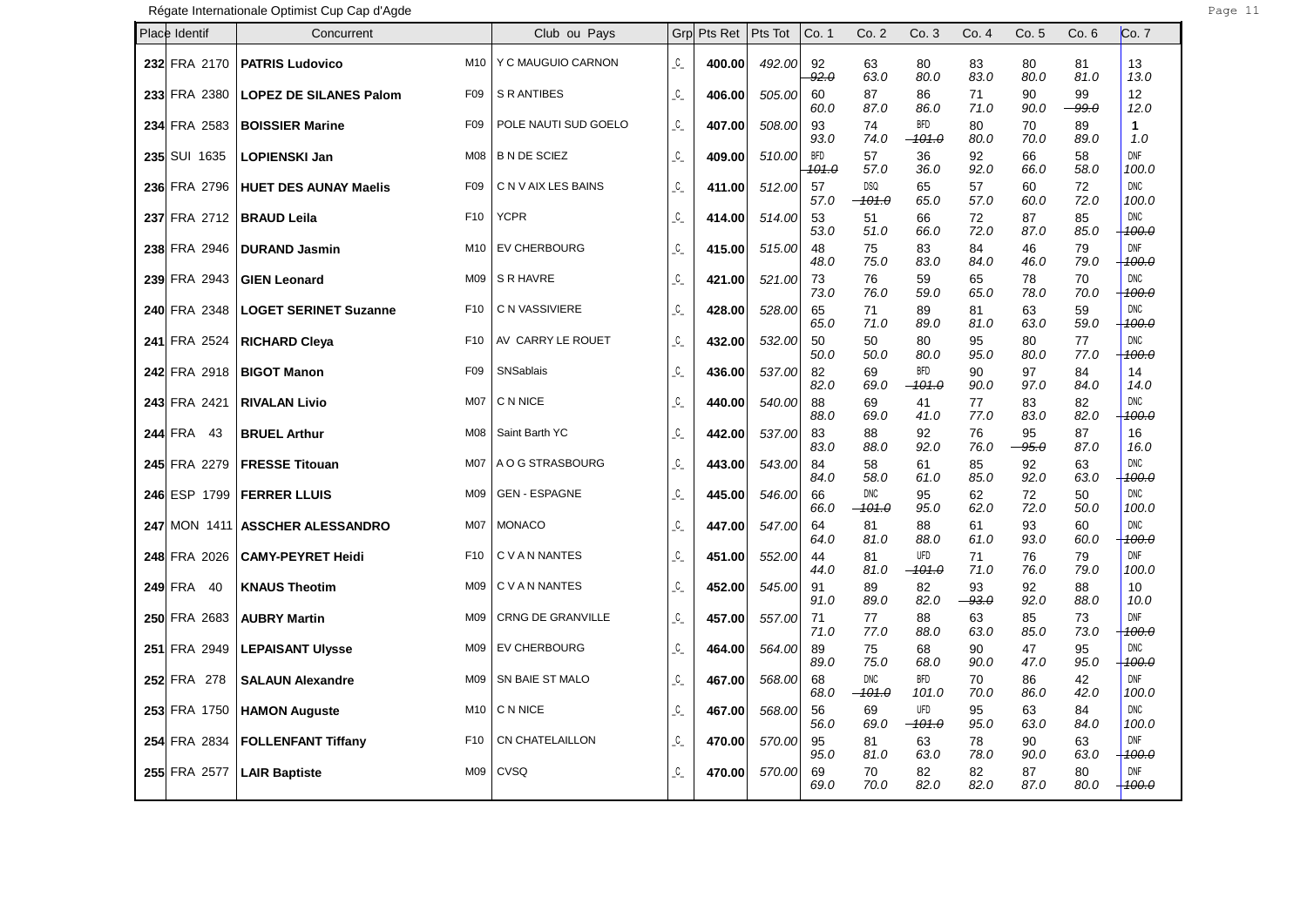| Place Identif | Concurrent                            |                 | Club ou Pays               |                                        | Grp Pts Ret | Pts Tot | Co. 1                          | Co.2                   | Co.3                   | Co. 4              | Co. 5              | Co.6                           | Co. 7                                   |
|---------------|---------------------------------------|-----------------|----------------------------|----------------------------------------|-------------|---------|--------------------------------|------------------------|------------------------|--------------------|--------------------|--------------------------------|-----------------------------------------|
| 256 FRA 2920  | <b>MAZENS Clovis</b>                  | M10             | SNSablais                  | $\mathfrak{c}$                         | 474.00      | 574.00  | 71<br>71.0                     | 89<br>89.0             | 85<br>85.0             | 87<br>87.0         | 62<br>62.0         | 80<br>80.0                     | <b>DNC</b><br>100.0                     |
| 257 FRA 2484  | <b>OUDART-DEVEAUX Maxime</b>          | <b>M08</b>      | S R V ANNECY               | $\mathfrak{c}$                         | 476.00      | 576.00  | 68<br>68.0                     | 83<br>83.0             | 75<br>75.0             | 89<br>89.0         | 75<br>75.0         | 86<br>86.0                     | <b>DNC</b><br><del>100.0</del>          |
| 258 FRA 1880  | <b>BERTHET Magalie</b>                | F <sub>10</sub> | S R V ANNECY               | $\mathfrak{c}_{-}$                     | 477.00      | 578.00  | 60<br>60.0                     | 70<br>70.0             | <b>BFD</b><br>$-101.0$ | 86<br>86.0         | 75<br>75.0         | 86<br>86.0                     | <b>DNC</b><br>100.0                     |
| 259 FRA 2529  | <b>HERBETTE Thumette</b>              | F <sub>10</sub> | <b>YCPR</b>                | $\mathfrak{c}$                         | 478.00      | 578.00  | 57                             | 73                     | 98                     | 76                 | 83                 | 91                             | <b>DNF</b>                              |
| 260 FRA 2442  | <b>TOURLIERE Gaston</b>               | M10             | <b>EV CHERBOURG</b>        | $\mathfrak{c}$                         | 481.00      | 582.00  | 57.0<br>73<br>73.0             | 73.0<br>75<br>75.0     | 98.0<br>62<br>62.0     | 76.0<br>89<br>89.0 | 83.0<br>82<br>82.0 | 91.0<br><b>BFD</b><br>$-101.0$ | <del>100.0</del><br><b>DNC</b><br>100.0 |
| 261 FRA 2264  | <b>HAUZY Alexis</b>                   | M10             | <b>CVSQ</b>                | $\mathfrak{c}$                         | 481.00      | 581.00  | 70<br>70.0                     | 93<br>93.0             | 66<br>66.0             | 92<br>92.0         | 75<br>75.0         | 85<br>85.0                     | <b>DNC</b><br><del>100.0</del>          |
| 262 FRA 1437  | <b>MONPETIT Matheo</b>                | M10             | A C D'ALSACE LORRAIN       | $\mathfrak{c}$                         | 482.00      | 582.00  | 76<br>76.0                     | 95<br>95.0             | 94<br>94.0             | 69<br>69.0         | 72<br>72.0         | 76<br>76.0                     | <b>DNC</b><br><del>100.0</del>          |
| 263 SUI 1765  | <b>LADZINSKI POL</b>                  | M10             | <b>SUISSE</b>              | $\mathfrak{c}$                         | 484.00      | 585.00  | <b>BFD</b><br><del>101.0</del> | 92<br>92.0             | 84<br>84.0             | 81<br>81.0         | 69<br>69.0         | 58<br>58.0                     | <b>DNC</b><br>100.0                     |
| 264 FRA 2076  | CN VERSOIX<br><b>PATRIS Guillaume</b> | M09             | Y C MAUGUIO CARNON         | $\mathfrak{c}$                         | 485.00      | 585.00  | 91<br>91.0                     | 61<br>61.0             | 64<br>64.0             | 99<br>99.0         | 81<br>81.0         | 89<br>89.0                     | DNF<br><del>100.0</del>                 |
| 265 FRA 2863  | <b>SIMON Louna</b>                    | F <sub>09</sub> | S R HAVRE                  | $\mathfrak{c}$                         | 485.00      | 585.00  | 93<br>93.0                     | 70<br>70.0             | 67<br>67.0             | 89<br>89.0         | 72<br>72.0         | 94<br>94.0                     | <b>DNC</b><br><del>100.0</del>          |
| 266 FRA 2623  | <b>BERENGER Elyn</b>                  | F <sub>10</sub> | S N BANDOL                 | $\mathfrak{c}$                         | 487.00      | 587.00  | 81<br>81.0                     | 67<br>67.0             | 68<br>68.0             | 96<br>96.0         | 88<br>88.0         | 87<br>87.0                     | <b>DNC</b><br><del>100.0</del>          |
| 267 FRA 2910  | <b>DRENT IIona</b>                    | F08             | CN Manuréva BALARUC        | $\mathfrak{c}$                         | 488.00      | 588.00  | 90<br>90.0                     | 66<br>66.0             | 83<br>83.0             | 88<br>88.0         | 91<br>91.0         | 70<br>70.0                     | DNF<br>100.0                            |
| 268 FRA 2750  | <b>OLRY Albin</b>                     | M10             | <b>YCPR</b>                | $\mathfrak{c}$                         | 489.00      | 590.00  | 88<br>88.0                     | 62<br>62.0             | BFD<br>$-101.0$        | 85<br>85.0         | 68<br>68.0         | 86<br>86.0                     | <b>DNC</b><br>100.0                     |
| 269 FRA 2857  | <b>MUTREL RICHARD Louis</b>           | M10             | SNSablais                  | $\mathfrak{c}_{\scriptscriptstyle{-}}$ | 490.00      | 570.00  | 76<br>76.0                     | 86<br>86.0             | 67<br>67.0             | 78<br>78.0         | 89<br>89.0         | 74<br>74.0                     | <b>DNF</b><br><del>100.0</del>          |
| 270 FRA 2853  | <b>WURCELDORF Hugo</b>                | M10             | <b>LES PLATES</b>          | $\mathfrak{c}$                         | 495.00      | 596.00  | 71<br>71.0                     | 80<br>80.0             | <b>BFD</b><br>$-101.0$ | 83<br>83.0         | 74<br>74.0         | 87<br>87.0                     | <b>DNC</b><br>100.0                     |
| 271 FRA 2562  | <b>SAVINI Raphael</b>                 | M10             | C N NICE                   | $\mathfrak{c}_{-}$                     | 497.00      | 597.00  | 75<br>75.0                     | 82<br>82.0             | 69<br>69.0             | 87<br>87.0         | 88<br>88.0         | 96<br>96.0                     | <b>DNC</b><br><del>100.0</del>          |
| 272 ESP 1484  | <b>AMADO CANDELA</b>                  | F <sub>08</sub> | <b>GEN ROSES - ESPAGNE</b> | $\mathfrak{c}_{-}$                     | 497.00      | 597.00  | 97<br>97.0                     | 87<br>87.0             | 70<br>70.0             | 82<br>82.0         | 88<br>88.0         | 73<br>73.0                     | <b>DNC</b><br><del>100.0</del>          |
| 273 FRA 2719  | <b>BIARD Titouan</b>                  | M09             | SN BAIE ST MALO            | $\mathfrak{c}_{-}$                     | 497.00      | 598.00  | <b>BFD</b><br><del>101.0</del> | 91<br>91.0             | 77<br>77.0             | 79<br>79.0         | 79<br>79.0         | 71<br>71.0                     | <b>DNC</b><br>100.0                     |
| 274 FRA 2717  | <b>STRUBE Charles</b>                 | M10             | C V A N NANTES             | $\mathcal{C}_-$                        | 500.00      | 600.00  | 78<br>78.0                     | 72<br>72.0             | 69<br>69.0             | 97<br>97.0         | 94<br>94.0         | 90<br>90.0                     | <b>DNC</b><br>100.0                     |
| 275 FRA 2149  | <b>CHAMAND Gabriel</b>                | M <sub>10</sub> | <b>CRNG DE GRANVILLE</b>   | $\mathfrak{c}_{-}$                     | 509.00      | 609.00  | 80<br>80.0                     | 86<br>86.0             | 87<br>87.0             | 73<br>73.0         | 90<br>90.0         | 93<br>93.0                     | <b>DNC</b><br><del>100.0</del>          |
| 276 FRA 2163  | <b>CHORIER Morgan</b>                 | M10             | <b>LES PLATES</b>          | $\mathcal{C}_-$                        | 511.00      | 611.00  | 75<br>75.0                     | 54<br>54.0             | 93<br>93.0             | 98<br>98.0         | 95<br>95.0         | 96<br>96.0                     | DNC<br><del>100.0</del>                 |
| 277 FRA 2478  | <b>ESCORZA Jules</b>                  | M10             | CN Manuréva BALARUC        | $\mathcal{C}_-$                        | 518.00      | 618.00  | 94<br>94.0                     | 83<br>83.0             | 86<br>86.0             | 86<br>86.0         | 76<br>76.0         | 93<br>93.0                     | <b>DNF</b><br><del>100.0</del>          |
| 278 FRA 2716  | <b>LIAUDOIS Martin</b>                | M10             | LA PELLE-MARSEILLE         | $\mathcal{C}_-$                        | 519.00      | 620.00  | 82<br>82.0                     | <b>UFD</b><br>$-101.0$ | 59<br>59.0             | 97<br>97.0         | 93<br>93.0         | 88<br>88.0                     | <b>DNC</b><br>100.0                     |
| 279 FRA 609   | <b>GAILLARD Simon</b>                 | M10             | <b>LES PLATES</b>          | $\mathfrak{c}$                         | 519.00      | 619.00  | 74<br>74.0                     | 86<br>86.0             | 90<br>90.0             | 82<br>82.0         | 92<br>92.0         | 95<br>95.0                     | <b>DNC</b><br>$+100.0$                  |

٦